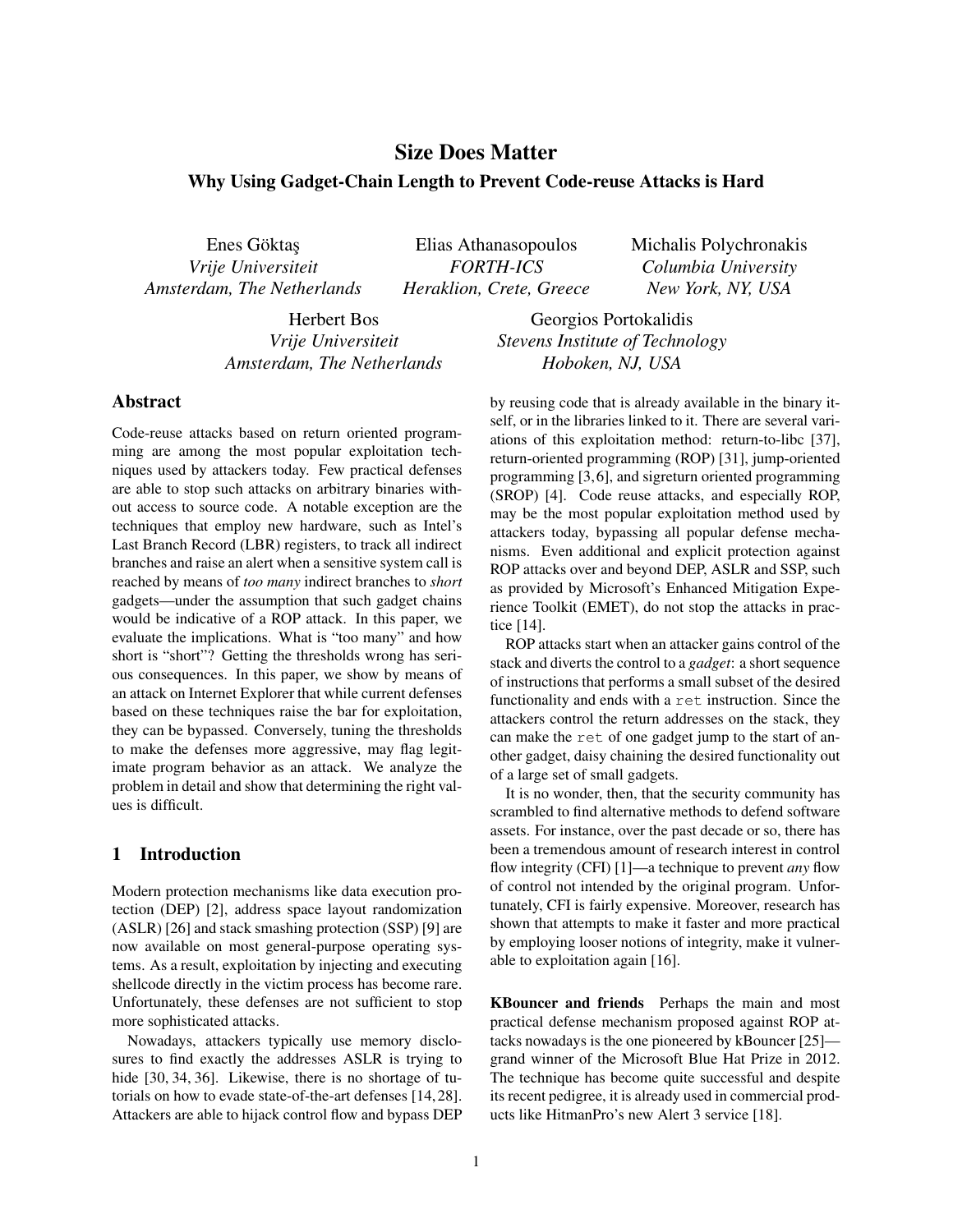KBouncer and related approaches like ROPecker [\[8\]](#page-12-13) use a new set of registers, known as the Last Branch Record (LBR), available in modern Intel CPUs. The registers can be used to log the last *n* indirect branches taken by the program. Using the LBR, kBouncer checks whether the path that lead to a sensitive system call (like VirtualProtect) contains "too many" indirect branches to "short" gadgets—which would be indicative of a ROP chain.

The two obvious questions that we need to ask are: what is "too many," and how short is "short"?

Specifically, suppose the defensive mechanism has thresholds  $T_C$  and  $T_G$ , such that it raises an alarm when it sees a chain of  $T_C$  or more gadgets of at most  $T_G$  instructions each. If the attackers can find just a single gadget greater than  $T_G$  that they can simply squeeze in between the others to break the sequence, the defensive mechanism would not detect it. Conversely (and more worryingly), if a program itself exhibits  $T_C$  gadgets of at most  $T_G$  instructions during normal execution, the defense mechanism would erroneously flag it as an attack.

Implemented carefully, the protection offered by this method is quite powerful, but picking the right values for  $T_G$  and  $T_C$  is a delicate matter. After all, the former scenario suggests that  $T_G$  is too small. However, incrementing  $T_G$  may lead to more false positives (FPs) because benign execution paths are more likely to contain *T<sup>C</sup>* such gadgets.

Contributions In this paper, we investigate the problem of picking the right values for these two thresholds. We also evaluate whether the solutions proposed today are sufficient to stop exploitation in real software. Specifically, we show that while they raise the bar for exploitation significantly, they can be bypassed. As a demonstration, we discuss a proof of concept exploit against Internet Explorer that bypasses current kBouncer-based defenses. We then analyze the problem by considering the availability of gadgets of different lengths and determining the sequences of gadgets en route to sensitive system calls.

While this work does not fully explore the possibility of FPs with the thresholds used in literature, it shows that defining restrictive thresholds, which do not allow the composition of ROP payloads, is extremely complicated and may not be possible for many applications due to FPs. Finally, we discuss various avenues for ameliorating these techniques and provide evidence that setting the thresholds based on the application at-hand can significantly encumber attackers.

Outline The remainder of this paper is organized as follows. Section [2](#page-1-0) provides some background information regarding code-reuse attacks and defenses that use

<span id="page-1-1"></span>

Figure 1: A very simple ROP chain that calculates 0*xe*+ 0*x*24−0*x*2*d*. Result is in the eax register.

gadget-chain length for detection. Section [3](#page-3-0) discusses the weaknesses of such approaches, and in Sec. [4](#page-4-0) we present the process of creating an exploit that can circumvent them. We propose countermeasures and discuss possible obstacles for their adoption in Sec. [5.](#page-6-0) In Sec. [6,](#page-8-0) we present the results of our experiments that indicate that one of the proposed countermeasure can improve detection. Related work is in Sec. [7](#page-10-0) and we conclude in Sec. [8.](#page-11-4)

### <span id="page-1-0"></span>2 Background

### 2.1 ROP and Code-reuse Attacks

ROP attacks are the most common vector for launching code-reuse attacks and require that the attacker gains control of the program's stack. By corrupting the return address of the executing function, upon its return, control is diverted to a *gadget* of the attacker's choosing. Gadgets are small sequences of code that end with a ret. By carefully positioning data on the stack, the attacker can make the program jump from one gadget to another, chaining together pieces of already existing code that implement the desirable payload, as shown in Fig. [1.](#page-1-1) While the gadgets that the attacker chains together are usually short in length (i.e., in number of instructions) and limited in functionality, previous work has shown that the attack is Turing complete [\[31\]](#page-12-8). That is, applications contain enough gadgets to perform arbitrary computations.

Creating a working ROP exploit is often a complex, multi-step process. It typically starts with a memory disclosure that allows the attacker to obtain code pointers. Next, the attack may require a variety of further preparations, such as advanced heap feng shui [\[35\]](#page-12-14) to pave the way for a dangling pointer exploit, stack pivoting, and/or buffer overflows. In addition, the attacker needs to identify useful gadgets and construct a ROP program out of them by setting up the appropriate addresses and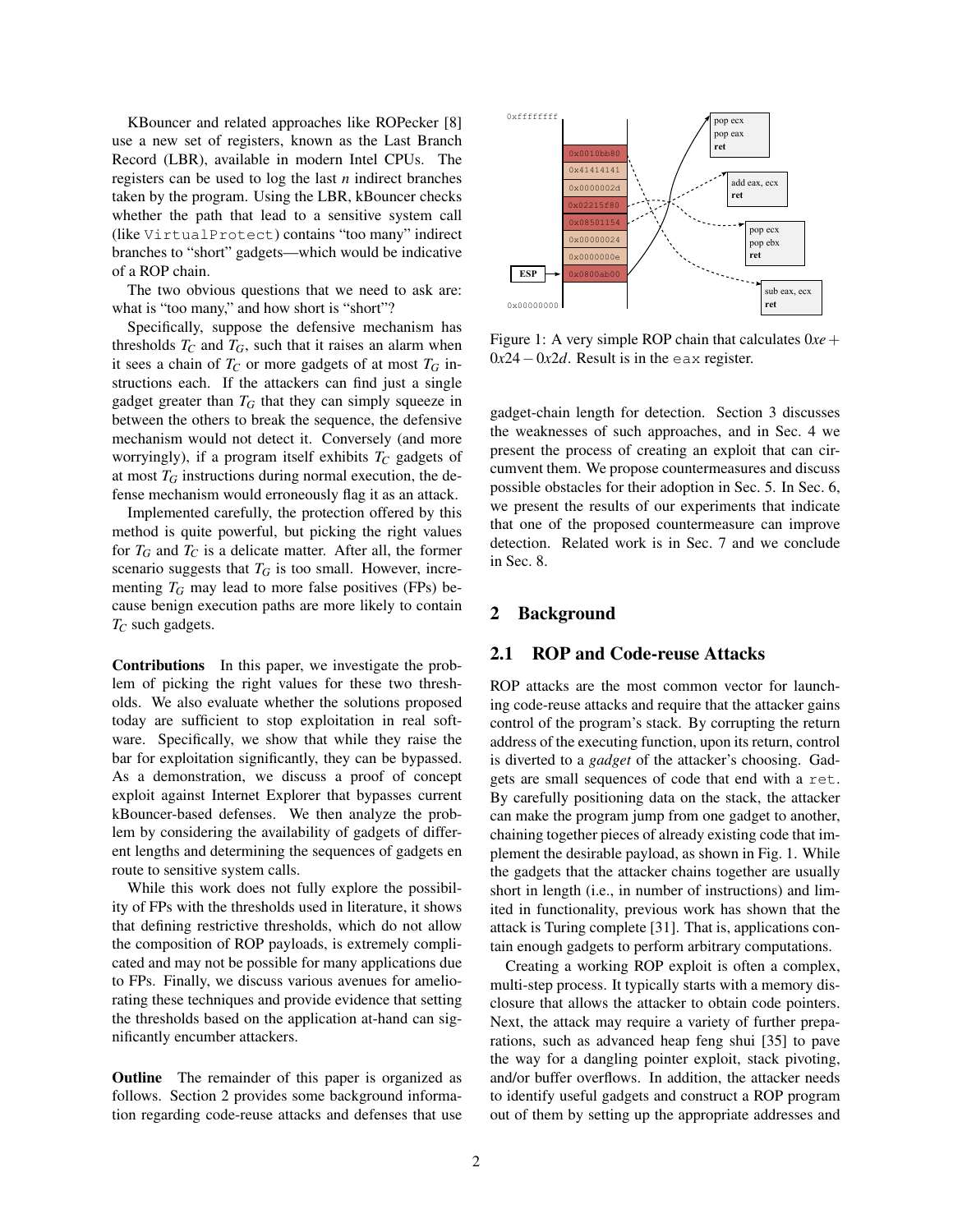<span id="page-2-0"></span>

Figure 2: Example of a gadget chaining pattern used to identify code-reuse attacks.

arguments on the (possibly new) stack. Finally, a control flow diversion should start off the ROP chain.

ROP is popular despite its complexity because it provides a way for attackers to bypass defenses like DEP [\[2\]](#page-11-0). As a result, many recent works have focused on preventing ROP and other forms of code-reuse attacks [\[7,](#page-12-15) [8,](#page-12-13) [13,](#page-12-16) [23–](#page-12-17)[25,](#page-12-11) [31,](#page-12-8) [33\]](#page-12-18). Other works have shown that a similar attack can also be performed with gadgets that end with indirect jump or call instructions instead of returns [\[3,](#page-11-1) [6,](#page-12-9) [21\]](#page-12-19).

# 2.2 Monitoring Gadget Chains to Detect Attacks

kBouncer [\[25\]](#page-12-11) and ROPecker [\[8\]](#page-12-13) are two of the most easy to deploy solutions to stop ROP-like attacks. They employ a recent feature of Intel CPUs, known as the Last Branch Record (LBR), that logs the last branches taken by a program in a new set of registers [\[20,](#page-12-20) Sec. 17.4]. Intel introduced LBR for both the x86 and x86-64 architectures, so that, with the right configuration, the operating system (OS) is able to log the targets of indirect branches (including calls, jumps, and returns) in 16 machine-specific registers (MSR) registers with little overhead. These registers are accessible only from the OS kernel and are continuously overwritten as new branches occur.

A key observation for detecting ROP attacks, in both kBouncer and ROPecker, is that the attacks need to chain together a significant number of small gadgets to perform any useful functionality, like in the example shown in Fig. [2.](#page-2-0) From a high-level perspective, they include two parameters: the first controls what is the longest sequence of instructions ending with an indirect branch that will be considered a gadget, and the second specifies the number of successively chained gadgets that indicates an attack. We will refer to these two thresholds as  $T_G$  and *TC*. These two parameters control the level of difficulty for performing an attack under these solutions. Increasing  $T_G$  or reducing  $T_C$  makes the construction of ROP payloads harder. However, overdoing it can lead to false positives (FP), due to legitimate execution paths being misclassified as attacks at run time. In the remainder of this section, we will briefly highlight kBouncer and ROPecker.

#### 2.2.1 kBouncer

kBouncer kicks in every time a sensitive API call, like VirtualProtect(), CreateProcess(), etc., is executed by inserting hooks through the Detours [\[19\]](#page-12-21) framework for Windows. It then scans the LBR registers to detect if the API call was made by a malicious ROP gadget chain, and terminates the running process if it was.

Two mechanisms are used to determine if there is an attack. The first mechanism aims to identify abnormal function returns. It is based on the observation that ROP chains manipulate control-flow to redirect control to arbitrary points in the program, where the attacker-selected gadgets reside. This constitutes a deviation from legitimate behavior, where returns transfer control to instructions immediately following a call. kBouncer checks the targets of all return instructions in the LBR to ensure that they are preceded by a call instruction. In x86 architectures where unaligned instructions are permissible, this call instruction does not necessarily need to be one actually intended by the program and emitted by the compiler. Any executable byte with the value of *0xE8*, one of the opcodes for the call instruction, can be actually considered as an *unintended* call instruction and attackers can use the gadget following it.

Recently, even just using gadgets following *intended* calls was shown to be sufficient to compose ROP payloads [\[16\]](#page-12-10). In anticipation of the possibility of such attacks, kBouncer introduced a second mechanism, based on gadget-chain length, to detect and prevent attacks. First, all potential gadgets are identified through offline analysis of an application. Every uninterrupted sequence of at most *20 instructions* ending in an indirect branch is treated as a potential gadget. At run time, kBouncer checks that there is no uninterrupted chain of *eight* or more such gadgets as targets in the LBR. In this case, the maximum gadget length of  $T_G = 20$  was selected arbitrarily [\[25,](#page-12-11) Sec. 3.2], while through experimentation with a set of Windows applications, it was determined that a safe choice for the gadget-chain length threshold is *T<sup>C</sup>* = 8 [\[25,](#page-12-11) Sec. 3.2, Fig. 7].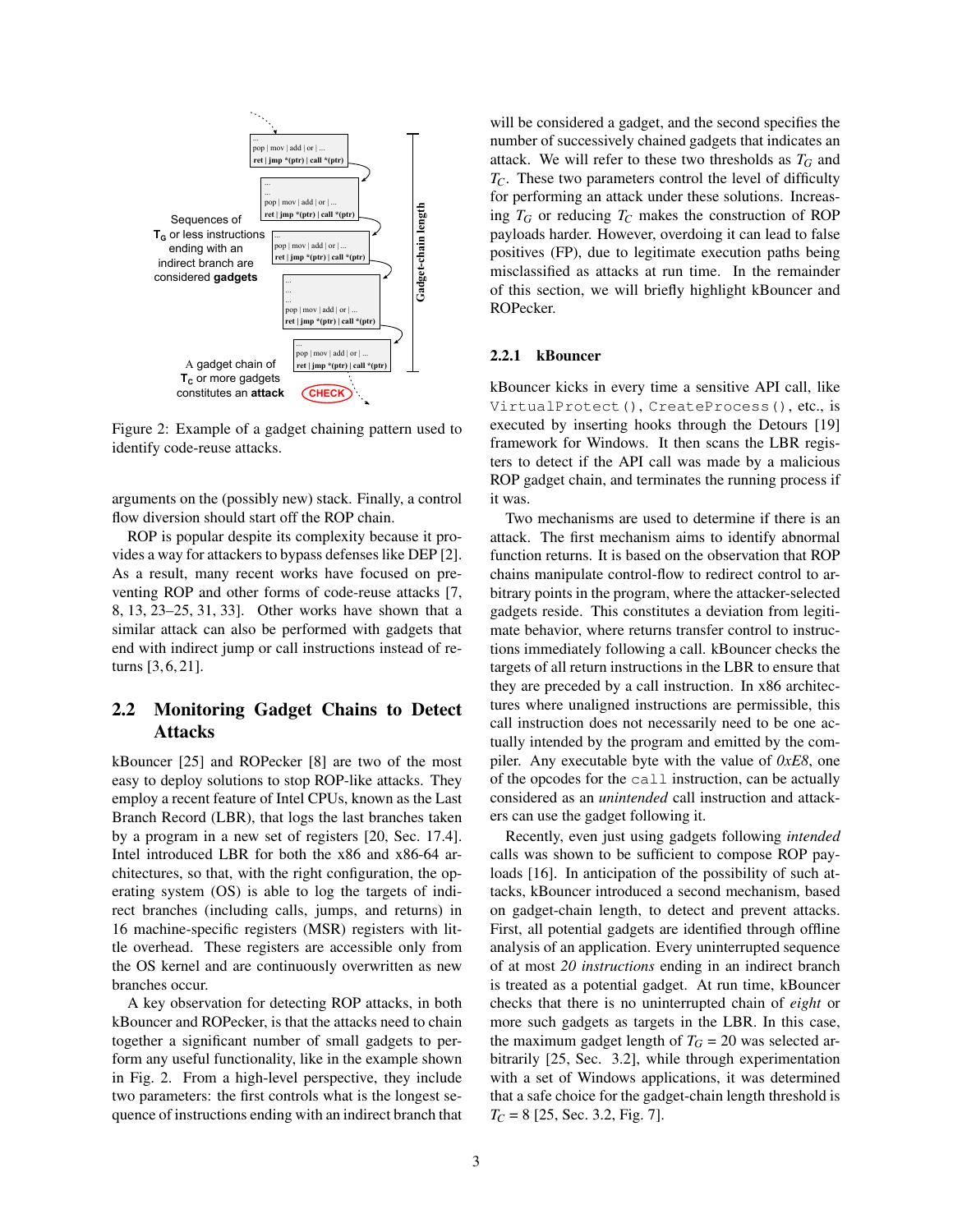#### 2.2.2 ROPecker

Similarly to kBouncer, ROPecker [\[8\]](#page-12-13) utilizes LBR to detect ROP attacks. However, instead of only checking LBR registers upon entry to sensitive API calls, it introduces a new mechanism for triggering checks more often. It maintains a sliding window of code that is executable, while all other code pages are marked as nonexecutable. Checks are made each time a permission fault is triggered because control flow is transferred outside the sliding window. The intuition behind this approach is that due to code locality page faults are not triggered very often and ROP attacks are unlikely to use only gadgets contained within the sliding window (between 8 and 16 KB), so a check will be triggered before the attack completes.

Attack detection occurs primarily by checking gadgetchain length, like in kBouncer. However, ROPecker also checks for attacks in future returns by inspecting the return addresses stored in the stack. Potential gadgets are collected offline by statically analyzing applications, but they are defined differently from kBouncer. In particular, a gadget is a sequence of no more than *six instructions* that ends with an indirect branch, but does *not* contain any direct branches. Experiments were conducted with various Linux applications and benchmarks to determine a safe choice for the gadget-chain length threshold that will indicate an attack. The results varied, but a chain of *at least 11* gadgets was determined to be a safe choice. However, using a per-application threshold, if possible, is recommended. To summarize, the maximum length of a gadget is set to  $T_G = 6$  and is selected arbitrarily [\[8,](#page-12-13) Sec. VII.B], while the safe choice for the gadget-chain length threshold is  $T_C = 11$  [\[8,](#page-12-13) Sec. VII.A].

In the presence of multiple smaller gadget chains, intentionally created by mixing long and short gadgets to evade the mechanism, ROPecker also proposes accumulating the lengths of the smaller chains across multiple windows and using that instead, to gain a certain degree of tolerance to such attacks. Accumulation is done every three windows, and experimental results showed that an acceptable threshold for cumulative gadget-chain length is  $T_{CC} = 14$ .

# <span id="page-3-0"></span>3 The Problem

Both systems we study in this paper heavily depend on two parameters, namely  $T_C$  (the chain length) and  $T_G$  (the gadget length). In this section, we discuss the problem of picking the right values for  $T_C$  and  $T_G$ , and the way attackers can bypass the defenses proposed by kBouncer, ROPecker, and similar approaches.

What Is the Right Size? Mechanisms like kBouncer and ROPecker rely on defining gadgets based on the size of instruction sequences ending in indirect branches, and detect attacks based on the size of gadget chains. The problem with such measures is that while they do raise the bar, they are also their own Achilles' heel. By interspersing their ROP code with an occasional longer sequence of instructions (ending with an indirect branch) that will not be registered as a gadget, an attacker can reduce the length of gadget chains, as observed by these systems, and avoid detection.

Figure [3](#page-4-1) shows a high-level overview of such an attack. After receiving control through an exploit, an attacker first uses up to  $T_C - 1$  *detectable gadgets* (DG). Then, he employs at least one longer *undetectable gadget* (UG), that is, a sequence of more than  $T_G$  instructions. To be precise, an attacker may need to use an UG earlier for the first time because a chain of  $T_C$  legitimate application gadgets may already exist before he receives control, leading to a longer chain of DGs. If a check is triggered while this chain is still visible in the LBR, the attack will be detected. kBouncer only conducts checks on certain API calls, so an attacker needs to only worry about the number of DGs in the LBR when performing such calls. On the other hand, ROPecker triggers checks more frequently, but, exactly due to this fact, uses less restrictive  $T_C$  and  $T_G$  parameters. In the worst case, an attacker needs to use an UG first in his ROP chain.

Weak Control-Flow Enforcement kBouncer performs an additional check to ensure that the targets of all return instructions in the LBR point to instructions preceded by calls. However, recent work [\[16\]](#page-12-10) has shown that it is possible to build a ROP payload using such callpreceded (CP) gadgets and evade even stricter controlflow restrictions. As a result, the effectiveness of defenses like kBouncer depends entirely on the *T<sup>C</sup>* and *T<sup>G</sup>* parameters. In the example shown in Fig. [2,](#page-2-0) the attacker would not be able to link gadgets that are not preceded by calls using function returns.

Accumulating Gadget-Chain Lengths ROPecker proposes an extension to tackle exactly the problem of mixing long and short gadgets. They define another parameter,  $T_{CC}$ , which is the threshold for the cumulative length of gadget chains in three successive windows and, hence, checks. This extension aims to prevent attacks following the pattern shown in Fig. [3.](#page-4-1) However, ROPecker does not consider instruction sequences including direct branches as gadgets, so an attacker can employ those as alternative shorter UGs. Furthermore, attackers can carefully construct attacks that consist of a small number of gadgets and then inject code, as it was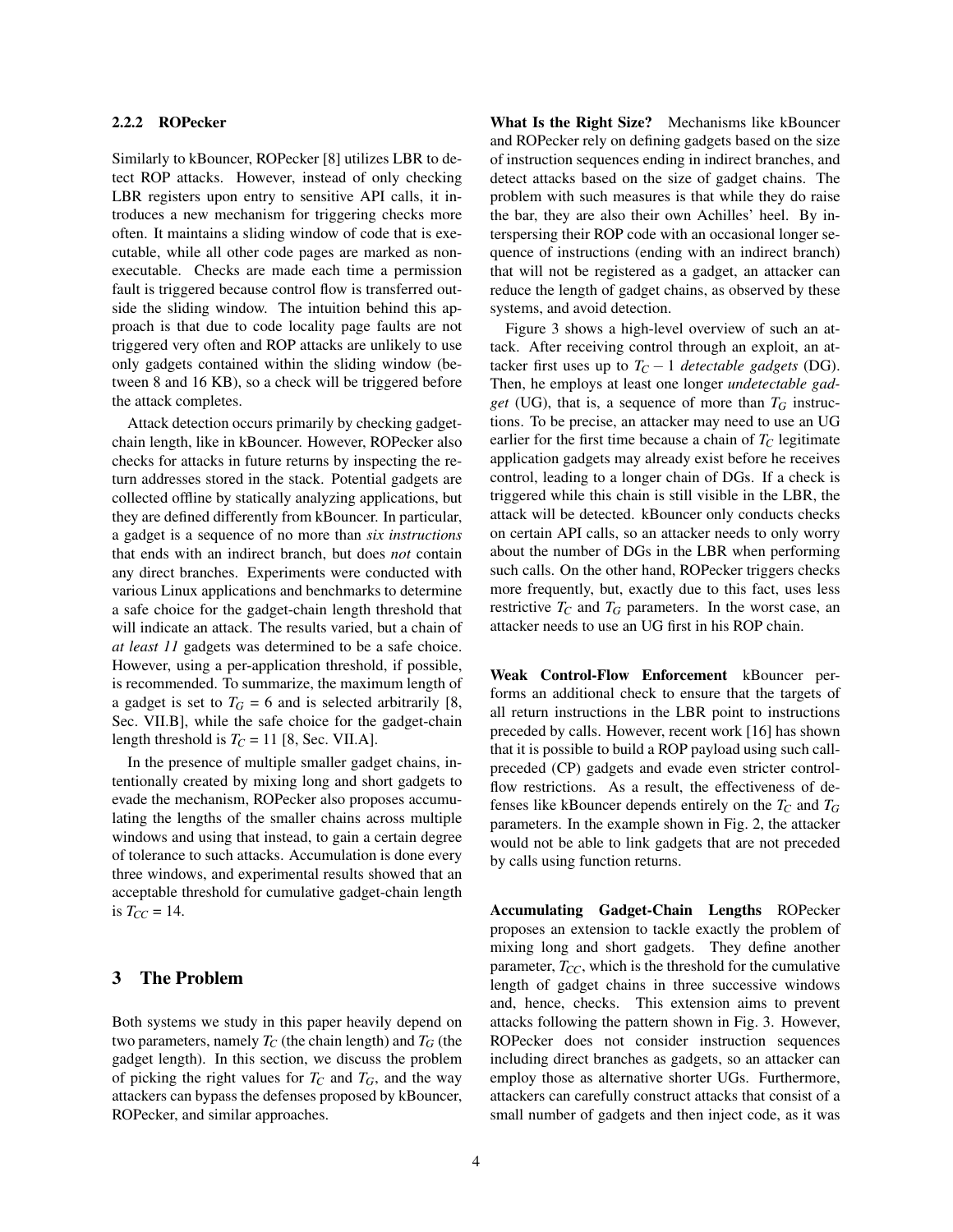<span id="page-4-1"></span>

Figure 3: Mixing shorter and longer gadgets to avoid detection. Gadgets larger than  $T_G$  instructions are not considered as gadgets by both kBouncer and ROPecker. The latter also ignores gadgets that contain direct branch instructions.

done in previous work [\[16\]](#page-12-10). Details follow in the next section.

## <span id="page-4-0"></span>4 Proof-of-Concept Attack

In this section, we describe the construction of a proofof-concept (PoC) exploit, which can compromise a vulnerable binary running under kBouncer. We have selected kBouncer, since we consider it the hardest to evade of the two systems examined in this paper. Recall that kBouncer is based on restricting ret instructions, so that they can only redirect control flow to gadgets preceded by an intended or unintended call instruction, and on a heuristic that scans for long chains of consecutive gadgets, as they are defined by kBouncer. The constructed exploit is generic, because it uses gadgets solely from the shell32.dll library which is shared among many widely used applications in Windows, and it is also effective against similar approaches, like ROPecker [\[8\]](#page-12-13).

Previous work [\[16\]](#page-12-10) has already shown that it is possible to compose attacks using an even more limited set of gadgets, that is, only gadgets following intended call instructions and starting at function entry points. We build on this prior knowledge to collect the gadgets that are available under kBouncer and show that we can build an exploit that remains undetectable. More importantly, we show that we can construct a very short payload that could not be easily detected unless  $T_C$  and  $T_G$  are set to considerably more restrictive values.

### 4.1 Preparation

The vulnerability we use to build our exploit is based on a real heap overflow in Internet Explorer [\[27\]](#page-12-22) and has been also used in multiple other works [\[16,](#page-12-10)[34\]](#page-12-3) in the past. The first part of the exploit deals with disclosing information to bypass ASLR and then controlling the target address of an indirect jump instruction. Details of the preparation phase can also be found in previous work [\[16\]](#page-12-10). Here, we summarize the initial steps that are common with previous work and introduce new actions that are necessary for completing this exploit.

The vulnerability is triggered by accessing the span and width attributes of an HTML table's column through JavaScript. A great feature of the vulnerability is that it can be triggered repeatedly to achieve different tasks. First, it can be triggered to overwrite the size attribute of a string object, which consequently allows the substring() method of the string class to read data beyond the boundary of the string object, as long as we know the relative offset of that data from the string object. The substring() method serves as a memory disclosure interface for us. Second, it can be triggered to overwrite the virtual function table (VFT) pointer within a button object. Later, when we access the button object from within carefully prepared JavaScript code, the program will operate on the overwritten data and will eventually grant us control over an indirect jump instruction.

Due to ASLR being in use, we need to exploit the string object to "learn" where shell32.dll is loaded at run time, i.e., its base address. Before anything else, we use heap Feng Shui [\[35\]](#page-12-14) to position the vulnerable buffer, and the string and button objects in the right order, so that we can overflow in the string object without concurrently receiving control of the indirect jump. The following steps are taken to locate shell32.dll, the first two steps have been also part of prior work, while the latter was added to achieve our end goal:

- 1. This vulnerability allows us to easily locate mshtml.dll. The button object's VFT contains a pointer to a fixed offset within the DLL. After heap Feng Shui, the button object follows the string object in memory at a fixed distance, so we use the controlled string object to read that pointer and reveal the location of the DLL. mshtml.dll contains pointers directly to shell32.dll, however, they are located in its *Delayed Import Address Table* (IAT), so they are not available at the time of exploitation.
- 2. In contrast to mshtml.dll, ieframe.dll do contain pointers to shell32.dll in its normal IAT, which gets loaded during the initiation of libraries. So ieframe.dll has the pointers to shell32.dll we are looking for available at the time of exploitation. As a result, by learning the base address of ieframe.dll, we can achieve our end goal. mshtml.dll has pointers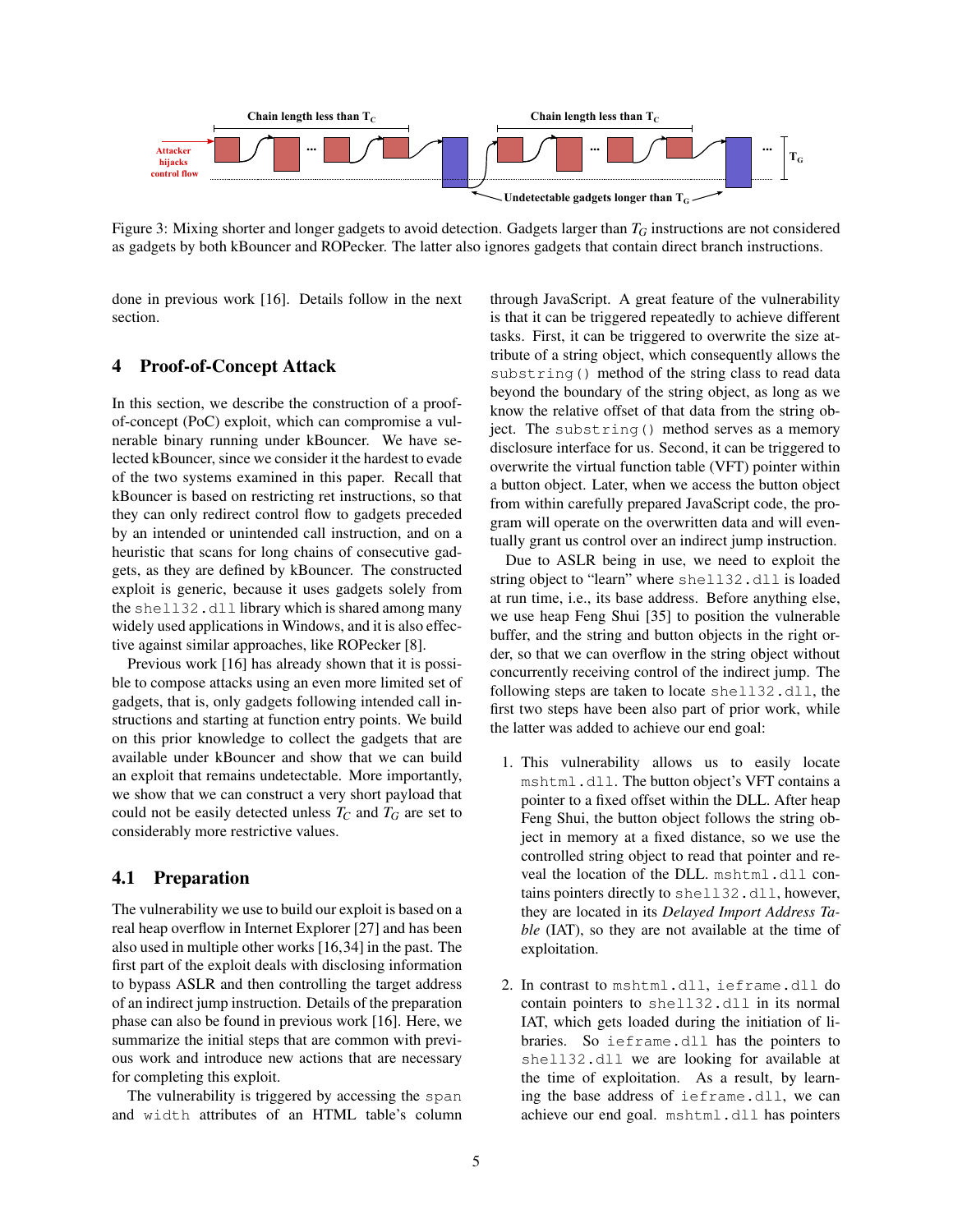to ieframe.dll available in its Delayed IAT, but to read that, we first need to calculate its relative offset from the string. Since we already know the base address of mshtml.dll, we just need to find out the address of the string object, so we can calculate offsets within the DLL. Fortunately, the button object contains an address that has a constant distance from the beginning of the string object, so by first exfiltrating that, we can calculate the base address of ieframe.dll.

3. Since we now know the base address of ieframe.dll, we exploit the string object once more to read a pointer to shell32.dll, thus revealing its base address. shell32.dll also allows us to locate VirtualProtect() through its own IAT.

Finally, we need to also determine the location of a buffer we control, which we use to store the ROP payload, shellcode, etc. We use heap spraying [\[11\]](#page-12-23) to create many copies of such a buffer in the process' memory, which has the effect of placing one of the copies at an address that can be reliably determined. Heap spraying is not foolproof, however, it works consistently in this particular case.

## <span id="page-5-1"></span>4.2 Collecting Gadgets

When kBouncer and friends are active the ret instruction can only target gadgets that are preceded by a call instruction. Previous work has referred to such gadgets as call-site (CS) gadgets [\[16\]](#page-12-10), we will use this term to refer to them. CS gadgets are a subset of all the gadgets available in traditional ROP and JOP attacks, and include gadgets defined by intended and unintended call instructions. So any bytes in the program that could be interpreted as a call instruction, subsequently introduce a CS gadget. Note that the entire set of gadgets is still present in the application, but it can now only be targeted by indirect jump and call instructions. Generally, we will use the CS prefix with gadgets that are call preceded and the type of indirect branch ending the gadget as suffix (e.g., RET or CALL  $\star$ ).

To find usable gadgets, we disassemble the target binary multiple times. We start disassembling from each individual byte in the code segment of each image, until we encounter a stop condition, which can be an indirect control flow transfer, or an invalid or privileged instruction. This is similar to the static analysis phase of kBouncer that determines the locations of gadgets. Like kBouncer, we follow direct branches and calculate the length of a gadget using the shortest number of instructions that can execute from the beginning of the gadget till an indirect branch. This means that in the presence of

<span id="page-5-0"></span>

Figure 4: PoC exploit that bypasses both kBouncer and ROPecker. This figure focuses more on the details related with kBouncer, since it uses stricter detection thresholds. Gadgets receiving control through a return are all call-preceded, depicted using the *CS* prefix in the figure. The exploit uses one heuristic breaking gadget to keep the chain of detectable gadgets small and calls VirtualProtect() which triggers a kBouncer check. Note that kBouncer and ROPecker fail to detect gadgets longer than 20 and 6 instructions, respectively.

conditional branches, we follow both paths and use the shortest one as the length of the gadget.

## 4.3 Heuristic Breakers

Since our exploit should fly under kBouncer's defensive radar, we have to ensure that we do not use sequences of more than seven short gadgets at any time (i.e., kBouncer-gadgets with 20 instructions or less). We avoid doing so by using a long gadget that performs minimal work (i.e., only sets a single register) as part of the exploit. Generally, to avoid the detection an attacker needs to intersperse the ROP chain with long gadgets. We call such gadgets *heuristic breakers* (HBs). The best properties for heuristic breaker gadgets are:

- Use a small number of registers. Such gadgets that preserve the values of registers allow us to chain multiple gadgets to carefully set the CPU and memory state to perform an operation like a call.
- Used registers are loaded from memory or assigned constant values. Long gadgets can have various side effects like loading and writing to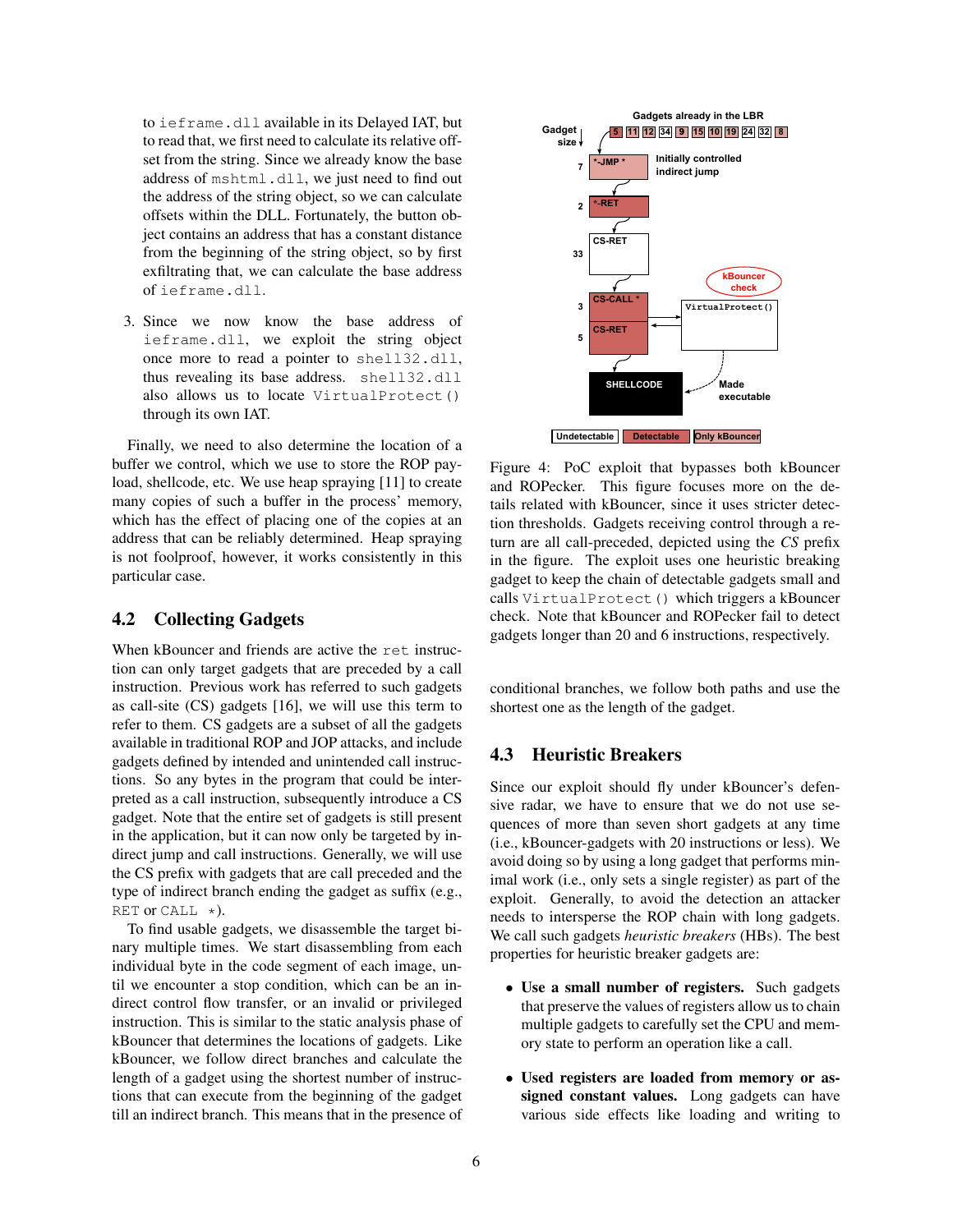memory, etc.. When the registers used in such operations are set within the gadget, it is easier to prepare the gadgets so that the gadget does not cause a fatal fault.

- Registers are loaded from memory. Gadgets including the epilogue of functions frequently restore the values of various registers from the stack, allowing us to set multiple registers from the controlled stack.
- Intended gadgets. Long sequences of unintended gadgets tend to translate to unusual sequences of instructions. As a result, they are not as useful as intended gadgets. Our exploit, uses only a single small unintended gadget of two instructions, while another one only uses an unintended call instruction so it is call preceded.

Finally, we have to be flexible when a HBs cannot be included at a desired position in the gadget-chain. Consider for example a chain of seven gadgets. Ideally, we would insert a HB after the first five gadgets to break the sequence in two smaller ones, of five and two gadgets respectively. Since this is not always possible, due to the exploit's semantics, we may need to insert a HB sooner, for example *after* the first three gadgets.

# 4.4 Putting It All Together

Figure [4](#page-5-0) provides a high-level graphical representation of our PoC exploit. We obtain control by exploiting the button object's VFT pointer, which grants us control of an indirect jump instruction. This instruction is actually part of a gadget (Appendix [A,](#page-12-24) listing [1\)](#page-12-25), as far as kBouncer is concerned, however it is not a gadget for ROPecker because it contains a conditional branch. The end goal is to invoke VirtualProtect() to mark the buffer we control and contains shellcode as executable. We can then transfer control to it, effectively bypassing DEP and performing a code-injection attack.

Our first task is to point the stack pointer (i.e., ESP) to the buffer we control, so we can perform ROP, a process commonly referred to as stack pivoting. After receiving control, eax points to our buffer, so we use an unintended gadget that exchanges the values of eax and esp, and terminates with a ret, to achieve this (Appendix [A,](#page-12-24) listing [2\)](#page-13-0).

Next, we want to prepare for calling VirtualProtect(). Before doing so, we need to interpose a HB gadget, so that the kBouncer check, triggered by entering the API function, will not detect our exploit. At this point, we know that the LBR contains two gadget addresses, the one for the stack pivoting gadget and the one before that, which is part of the program's legitimate control flow. We know that these two gadgets are not enough to cause detection, but there may be other entries in the LBR preceding these that could trigger kBouncer. Using a HB at this point ensures that the gadget-chain length in the LBR is reset. Moreover, using a HB at this point makes the payload generic, allowing us to use it with other vulnerabilities, as it will always break the gadget chain in the LBR, as long as  $T_G$  is less than its length. We use a HB gadget of 33 instructions that sets the ESI and EDI registers, which we use later on, and most importantly does not depend on any register being set up on entry (Appendix [A,](#page-12-24) listing [3\)](#page-13-1).

We perform the call to VirtualProtect() using a gadget that includes an indirect call (Appendix [A,](#page-12-24) listing [4\)](#page-13-2). This gadget only requires the ESI register to be prepared, which we set with the previous gadget. Also, it does not push any arguments to the stack, so the arguments to the call can be prepared in our buffer in advance. This is also the point where kBouncer kicks in and checks the LBR for an attack. By consulting Fig. [4,](#page-5-0) we notice that kBouncer cannot detect the attack at this point. When VirtualProtect() returns, control is transferred where it is expected to, that is, the instruction following the call. The next gadget executing is essentially the code following the indirect call (Appendix [A,](#page-12-24) listing [5\)](#page-13-3). The ret at the end of it transfers control to our shellcode, which is now executable. To ensure that we do not trigger any alarms in the future, we make sure that the first instruction in our shellcode is preceded by a fake, unused, call instruction.

Having managed to inject code into the process, we can now execute code without the risk of triggering kBouncer. Notice that this exploit will keep working even if  $T_G$  is raised to 31 and  $T_C$  reduced to 6.

# <span id="page-6-0"></span>5 Countermeasures

In this section, we discuss countermeasures, as well as fundamental boundaries in the use of gadget-chain length for preventing code-reuse attacks. While we mainly focus on kBouncer and ROPecker, we are confident that our analysis of their weaknesses and the proposed countermeasures will be of use to future works that plan to explore comparable methodologies.

## 5.1 Tweaking the  $T_G$  and  $T_C$  Parameters

An obvious improvement to both these techniques involves increasing  $T_G$ , i.e., the parameter that determines whether a sequence of instructions ending with an indirect branch is a gadget or not. Looking back at Fig. [4,](#page-5-0) it is clear that, in the case of kBouncer, increasing  $T_G$  to 33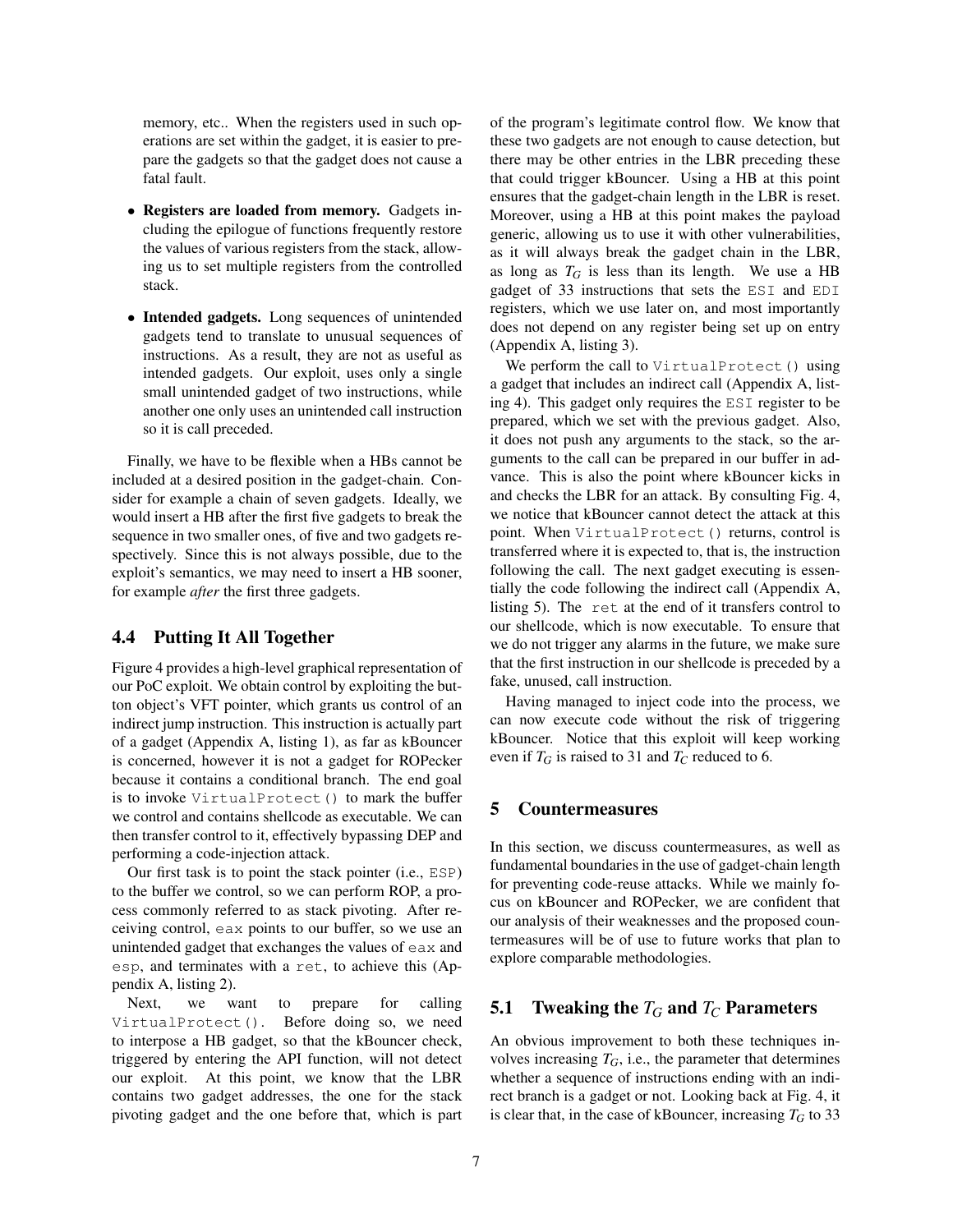instructions would neutralize our exploit. However, increasing the length of gadgets is not straightforward, as it has various side effects.

Increasing  $T_G$  will unavoidably lead to longer gadget chains that belong to legitimate, innocuous code. As we consider longer code sequence as potential gadgets, inevitably more application execution paths will be identified as gadgets, leading to observing longer gadget chains at run time. Consequently, to avoid false positives, *T<sup>C</sup>* also needs to be increased to avoid misclassifying legitimate control flows as attacks. Unfortunately, raising *T<sup>C</sup>* presents opportunities to attackers for using more gadgets. Both kBouncer and ROPecker assume that attackers cannot use longer gadgets due to the side effects that such gadgets have, something that both this paper and previous work [\[16\]](#page-12-10) disproves. Defenders also face an asymmetry, as usual, because attackers need only find a handful of long gadgets to masquerade their payload. To maximize the effect of the parameters, what needs to be optimized is the fraction  $\frac{T_G}{T_C}$ . While this is probably an oversimplification, it provides a useful rule of thumb.

#### <span id="page-7-0"></span>5.1.1 Per-Application Parameters

Acceptable settings for  $T_G$  and  $T_C$  vary depending on the application being examined [\[8\]](#page-12-13). The nature of the application itself, the compiler it was built with, and the shared libraries it uses, influence the generated binary code and what parameter values can be used to avoid FPs and concurrently detect attacks consistently.

We can exploit this observation to use different values based on the application. This would ensure that the strictest rules are applied every time. However, doing so is also not without difficulty because both the defense and the attack depend greatly on the application in question. For example, after analyzing an application, we can determine that a very strict set of  $T_C$  and  $T_G$  can be used without FPs. However, the application may contain gadgets much larger than  $T_G$  that can be directly chained together, so no gadget chains are identified. This scenario is obviously ideal for the attacker. Further research is required to establish a metric that quantifies the effect of selecting a particular set of parameters. Using per-application parameters can be also challenging in the presence of dynamically loaded (DL) libraries (i.e., libraries loaded at times other than program start up), as new, potentially unknown code is introduced in the application.

#### 5.1.2 Per-Call Parameters

A novel idea to further customize the parameters is to use different gadget-chain thresholds (*TC*) based on the part of the code executing. kBouncer that triggers check on certain API calls, would greatly benefit from this approach. Certain APIs may be normally called through limited executions paths that exhibit very particular characteristics. For instance, a Windows native API call (win32) is frequently called by higher-level frameworks. This approach has the benefit of both avoiding FPs, hence providing better stability, and improving security guarantees.

#### 5.1.3 Cumulative Chain-Length Calculation

ROPecker also accumulates the lengths of smaller gadget-chain segments and uses a different parameter *TCC* to detect attacks. While this heuristic is not effective with our exploit, it would be interesting to explore whether incorporating it in kBouncer, which checks for attacks less frequently and in a more controlled manner, would further raise the bar for attackers.

#### 5.1.4 Obstacles

Recursive functions can cause significant problems with techniques based on counting gadget chains. Due to their nature, they can generate a large number of consecutive returns when they reach their end condition (e.g., when their computation has finished). If the returns within the recursive function lead to gadgets, then it is extremely hard to find any value of  $T_C$  that would not cause FPs, unless the recursion is very shallow (relative to the value of *TC*). kBouncer seems to avoid such conditions because it only checks the LBR when an API call is made. In a sense, it performs checks at the boundary between application and kernel, and the intuition is that the checks are made "far" away from the algorithms in the core of applications. However, it is not an uncommon scenario that a recursive algorithm requires to allocate memory or write into a file. In such cases, lowering the maximum gadget length  $(T_G)$  is the only option for avoiding FPs. On the other hand, ROPecker performs checks far more frequently and whenever execution is transferred to new pages, so we expect that it is even more fragile in the presence of recursive algorithms.

#### 5.2 Combining with CFI

CFI [\[1\]](#page-11-3) enforces control-flow integrity and can prevent the exploit we describe in Sec. [4.](#page-4-0) In particular, recent CFI approaches like CCFIR [\[39\]](#page-12-26) and binCFI [\[40\]](#page-12-27) prevent the use of unintended gadgets, such as the two-instruction gadget we use for stack pivoting (Appendix [A,](#page-12-24) listing [2\)](#page-13-0). CCFIR, in particular, also disallows indirect calls to certain API calls like VirtualProtect(), so it prevents two gadgets used by our exploit. These CFI approaches also incur low performance overhead, making them a good candidate for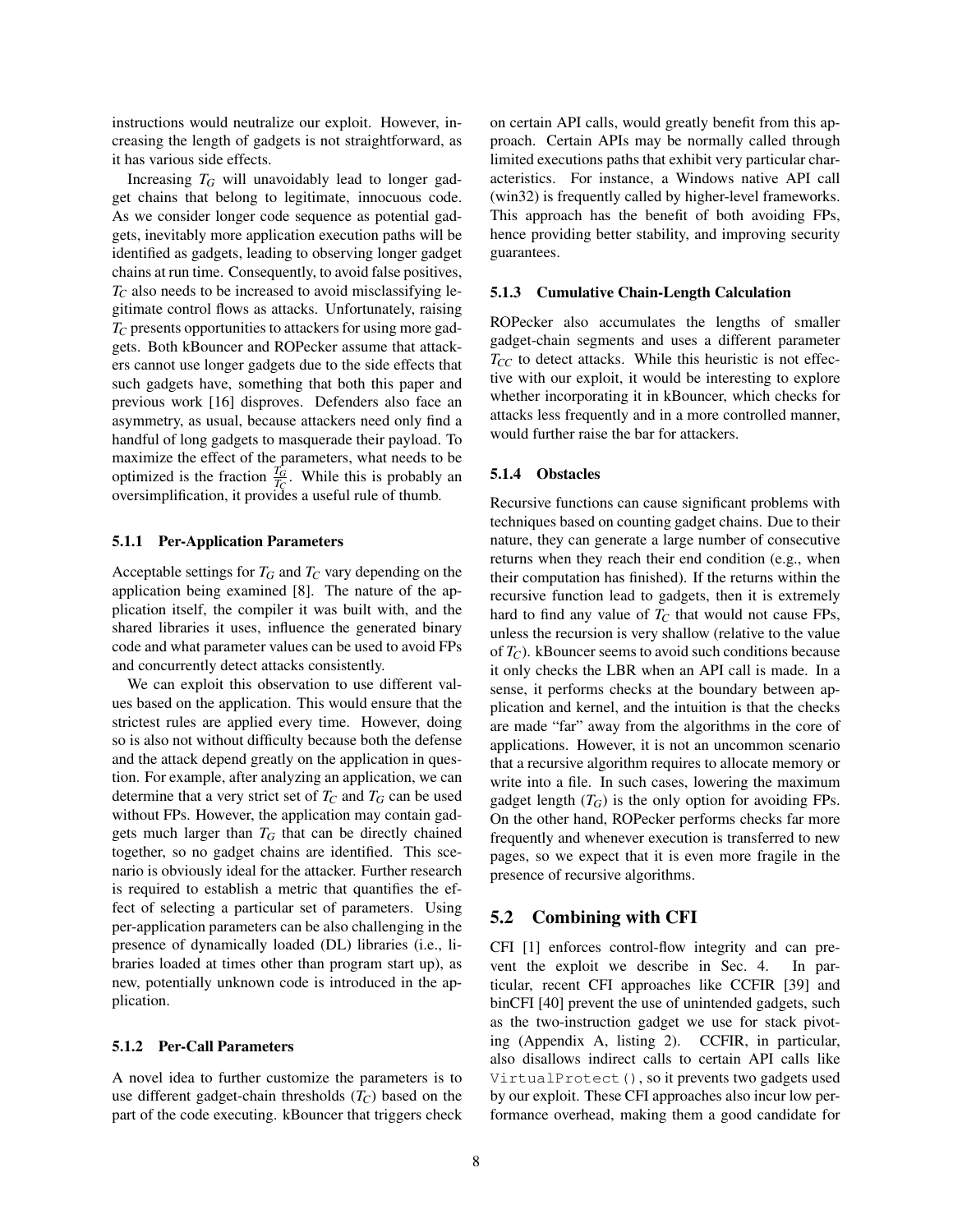<span id="page-8-1"></span>

Figure 5: PoC exploit that bypasses kBouncer, ROPecker, and CCFIR. All the gadgets used are intended call-site (CS) or entry-point (EP) gadgets.

coupling with kBouncer. Unfortunately, recent work [\[16\]](#page-12-10) has shown that they are still vulnerable to attack. *So is a combination of CFI and kBouncer still vulnerable?*

To answer the above question, we begin from the exploit used to bypass CFI in previous work [\[16,](#page-12-10) Sec. IV] and replace the smaller gadgets with longer HB gadgets that are also allowable by CFI. Similarly to prior work, we assume that CCFIR is in place, as it is stricter than binCFI. Because CFI does not allow transfers to new code, the goal of this payload is to mark existing code as writable and overwrite it with our shellcode. Before proceeding to describe the exploit, we summarize the additional restrictions imposed by CCFIR below.

Under CCFIR, return instructions can no longer transfer control to unintended gadgets, so only CS gadgets that were originally emitted by the compiler can be used when constructing a payload. Indirect call and jump instructions are also restricted and can only transfer control to function entry points, defining a new type of entrypoint (EP) gadget. Indirect calls to sensitive API calls are prohibited, so any such calls need to be made using direct call instructions, contained within otherwise allowable gadgets. Finally, CCFIR introduces a new level of randomization through the use of springboard sections that proxy indirect control transfers. The location of these sections is randomized at load time and all indirect branches can only proceed through them.

To prepare the new payload, we need to replicate the steps described in Sec. [4,](#page-4-0) as well as a couple of additional steps required for bypassing CCFIR. Because of the randomized springboard sections, we need to reveal the sections that hold call and return stubs to the gadgets we plan to use. Fortunately, this can be achieved by exploiting the string object to leak code and meta-data from the DLLs of interest [\[16,](#page-12-10) Sec. IV.C]. VirtualProtect() and memcpy() are now called through gadgets that contain a direct call to these functions, so we do not need to explicitly locate them in the target process.

Figure [5](#page-8-1) depicts a high-level overview of our second PoC exploit that overcomes the restrictions imposed by both kBouncer and CCFIR. We notice that because of CCFIR, we cannot use the same gadget to perform stack pivoting and, furthermore, we can only jump to an EP gadget. We resort to using a series of five gadgets to achieve the same goal (Appendix [B,](#page-13-4) listings [6](#page-13-5)[-10\)](#page-14-0). Specifically, we first use three EP gadgets to corrupt the stack, so we can control a return instruction. This is similar to [\[16\]](#page-12-10), however we use different, longer gadgets that are not detected by kBouncer. The fourth gadget loads EBP with our data and completes the switch to chaining through returns. We then use the fifth gadget, consisting of 28 instructions, to perform stack pivoting by copying EBP to ESP through the leave instruction.

For calling VirtualProtect() and memcpy(), we reuse the same gadgets used against CFI (Appendix [B,](#page-13-4) listings [12](#page-15-0)[-13](#page-15-1) and [15-](#page-15-2)[16](#page-15-3) respectively). The last gadget's ret transfers control to our shellcode that has been copied to the code section of the binary and has been preceded by a call to also foil future kBouncer checks. However, we replace the gadgets used to prepare the function-calling gadgets with the ones shown in listings [11](#page-14-1) and [14](#page-15-4) respectively, in Appendix [B.](#page-13-4)

The exploit depicted in Fig. [5](#page-8-1) demonstrates that even if we combine kBouncer and a loose CFI defense, it is still possible to devise attacks that can go undetected. Moreover, it shows that even if  $T_C$  and  $T_G$  are significantly tweaked, gadgets much larger than 21 instructions are available to partition an exploit to smaller, possibly undetectable, chains. In the particular exploit, setting *T<sup>G</sup>* to 33 and  $T_C$  to 5 would still not have any effect.

# <span id="page-8-0"></span>6 Evaluation

# 6.1 Gadget Availability

The existence of long gadgets determines the potential to find HB gadgets that can be used to break long gadget chains. It is also an indicator on whether, we can poten-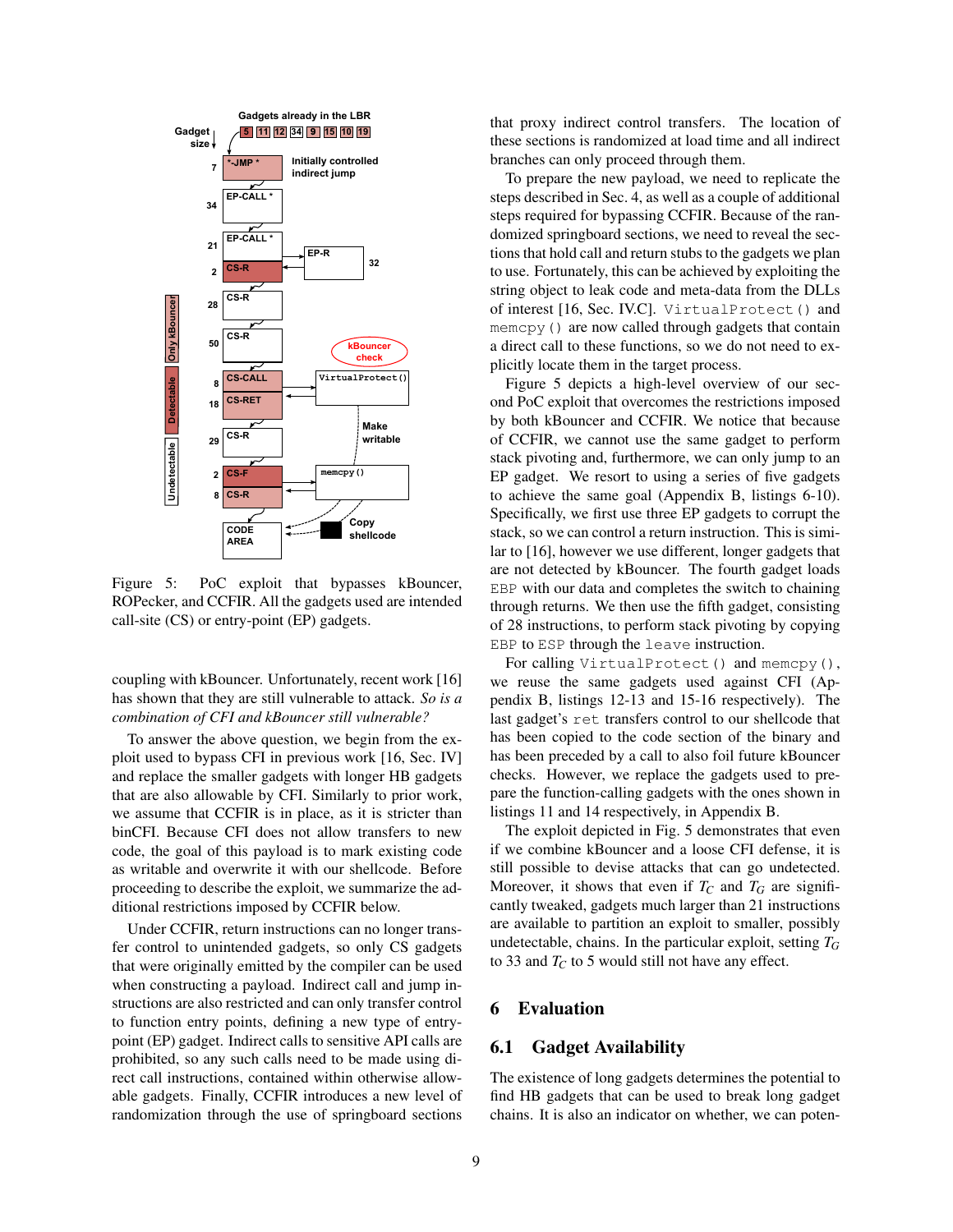<span id="page-9-1"></span>

Figure 6: Distribution of gadgets available to attackers under kBouncer based on their length, as recorded for multiple popular applications. We notice that there are numerous gadgets, even for gadgets of 60 instructions.

<span id="page-9-0"></span>

| <b>Application</b>   | Workload                         |
|----------------------|----------------------------------|
| Windows              | Music playback for approximately |
| Media Player         | 30 secs                          |
| Internet Explorer 9  | Surf to google.com               |
| Adobe Flash Player   | Watch a YouTube video            |
| Microsoft Word       | Browse a Word document           |
| Microsoft PowerPoint | Browse a PowerPoint presentation |
| Adobe Reader XI      | Browse a PDF file                |
|                      |                                  |

Table 1: Applications used in the evaluation.

tially use many different HB gadgets with varying functionality. We analyze the applications listed in Tab. [1,](#page-9-0) along with all their DLLs, to determine how many gadgets of different sizes they contain. In addition, we analyze Internet Explorer 8, which we used in our PoC. We follow the same methodology we used for collecting gadgets for the PoC exploit (Sec. [4.2\)](#page-5-1). Specifically, we developed a gadget extraction tool in Python, using the popular *distorm* disassembler [\[15\]](#page-12-28).

The process begins by disassembling from each byte in the code segment of each target binary, recursively following conditional branches, direct calls and jumps to locate instruction paths that end with a return or an indirect call or jump. That is, potential gadgets. As we disassemble, we count the number of instructions on each of the traversed paths, while we also keep track of the nodes we visit to avoid counting the same instructions more than once, due to loops. If we find more than one path starting from a particular byte and ending in an indirect branch, we keep the shortest path, and consider its length to be the length of the gadget at that byte. This is in accordance to how kBouncer identifies gadgets.

Figure [6](#page-9-1) draws our results. We notice that even for

relatively large gadget sizes, there are tens of thousands of gadgets. While we cannot make any assumptions on how usable they are, these results are an indication that there is a significant pool of gadgets to choose from. We attribute their large number to the fact that unintended gadgets are basically allowed by kBouncer.

# 6.2 Per-Application Parameters

In this section, we evaluate the feasibility of our perapplication parameter scheme described in Sec. [5.1.1.](#page-7-0) To determine if, indeed, different applications can benefit from using tighter parameters, we run the six applications listed in Tab. [1](#page-9-0) performing simple tasks, such as browsing. These applications were also used to perform a similar evaluation in kBouncer. We follow the same methodology to measure gadget-chain length.

We use a run-time monitoring tool based on Intel's Pin [\[22\]](#page-12-29) to emulate the operation of LBR. We monitor every indirect branch instruction, including returns, jumps, and calls, and log the running thread ID, the address of the branch, and its target. To locate kBouncer gadgets, we borrowed the scripts used by kBouncer to disassemble the application images and their DLLs and, at the same time, locate the sensitive API calls where checks are injected by kBouncer [\[25,](#page-12-11) Appendix]. We combine the statically and dynamically collected information to match gadgets with control transfers observed at run time and calculate the length of gadget chains that would be checked by kBouncer.

Figure [7](#page-10-1) shows the size of gadget chains (for  $T_G = 20$ ), as they would be stored in LBR when entering a sensitive API call and for different applications. We observe that among the tested applications, only Adobe Reader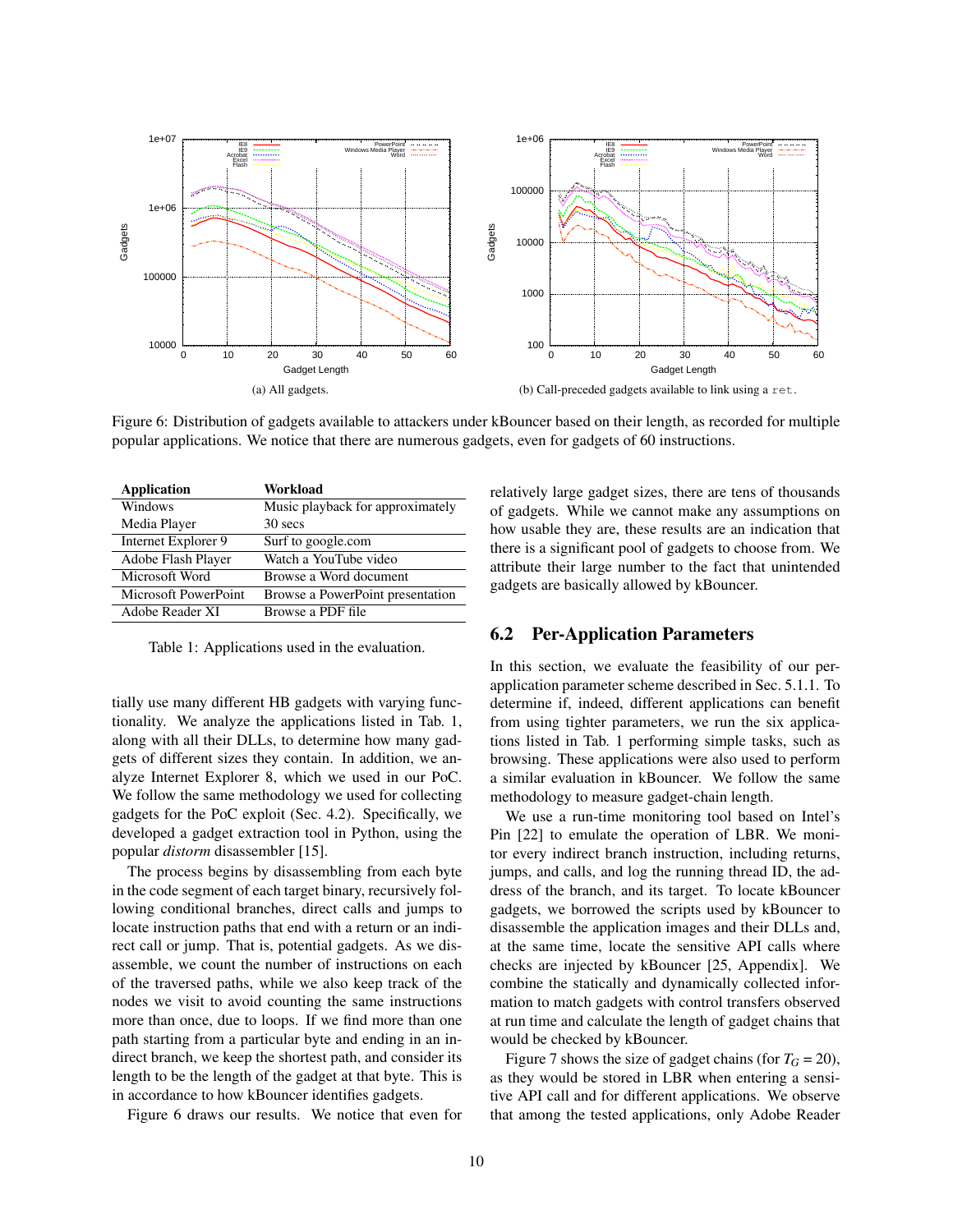<span id="page-10-1"></span>

Figure 7: Length of chains for  $T_G = 20$  for different applications, when entering a protected API function call. We run seven workloads using six applications, replicating the experiment in kBouncer [\[25,](#page-12-11) Sec. 3.2].

exhibits relatively long chains of five gadgets. This is in accordance with previously reported results [\[25\]](#page-12-11). All other tested applications include chains of up to two gadgets. In principle, this implies that we could use very strict values of  $T_C$  for all these applications. For example, using  $T_C = 3$  with Internet Explorer would detect our long five-gadget sequence preceding the call to VirtualProtect() (Fig. [4\)](#page-5-0).

This experiment shows that application-specific parameters can make it very hard for attackers to evade detection, at least with the methodology followed by our PoC exploit. However, we remain cautious, as run-time analysis can have limited coverage, even when divergent workloads are used, so using such strict values for *T<sup>C</sup>* could cause FPs. In fact, recent works [\[12,](#page-12-30)[29\]](#page-12-31) report FPs with applications other than the ones originally tested in kBouncer [\[25\]](#page-12-11), and when more restrictive parameters are employed. Nonetheless, establishing viable values for these parameters through dynamic and static analysis calls for additional research. The above serve as an indicator that per-application parameter fitting is necessary.

## <span id="page-10-0"></span>7 Related Work

Code reuse is the dominant form of exploitation since the wide adoption of stack canaries [\[9\]](#page-12-1) and data execution prevention [\[2\]](#page-11-0), which provide protection against stack smashing and code injections respectively. Returnto-libc attacks [\[37\]](#page-12-7) is one of the simplest types of code reuse, involving the redirection of control to a libc function after setting up its arguments in the stack. Usually, this involves invoking functions like system() or exec() to launch another program (e.g., to spawn a shell). Short gadgets were also used in register springs [\[10\]](#page-12-32) to load a register with the address of the attacker-controlled buffer located in the randomized stack or heap.

Return-Oriented Programming [\[31\]](#page-12-8) generalizes the task of leveraging existing code to compromise a program. Short snippets of code, called gadgets, are chained together to introduce a new, not initially intended, control flow. ROP is particularly effective on instruction sets like CISC, where there are no instruction alignment requirements and the instruction number is high, because any sequence of executable bytes in memory can potentially become a gadget. Nevertheless, RISC architectures are also vulnerable to ROP [\[5\]](#page-11-5).

Diversification approaches like Address-Space Layout Randomization (ASLR) [\[26\]](#page-12-0) can be effective against ROP attacks and are already present in most OSs. ASLR randomizes the layout of a program when it is executed by loading the binary and its dynamic libraries on different base addresses each time. ASLR can be bruteforced [\[32\]](#page-12-33), but the difficulty of doing so increases as more entropy becomes available, like in 64-bit systems. Recent attacks bypassing ASLR [\[30\]](#page-12-2) rely on memory disclosure bugs that leak enough data from the targeted process to infer where the binary and/or its libraries are loaded at run time.

Finer-grained randomization approaches [\[17,](#page-12-34) [24,](#page-12-35) [38\]](#page-12-36) have been proposed to further diversify programs and limit the effectiveness memory leaks. In-place randomization [\[24\]](#page-12-35) relies on randomizing the sequence of instructions and replacing instructions with others of equivalent effect to further diversify the image of a running process. ILR [\[17\]](#page-12-34) attempts to break the linearity of the address space, and binary stirring [\[38\]](#page-12-36) randomizes a binary in the basic block level. However, recent research [\[34\]](#page-12-3) has demonstrated that bugs that allow an attacker to read almost arbitrary memory locations can be used to bypass the above solutions as well.

CFI [\[1\]](#page-11-3) enforces control-flow integrity preventing the malicious control flows that are part of ROP attacks, and it is not affected by memory leaks. CFI requires an accurate control-flow graph of the target program, which usually implies access to source code, but recent works [\[39,](#page-12-26) [40\]](#page-12-27) have made steps towards addressing this limitation by applying a loose version of CFI on binaries. However, it has been recently shown [\[16\]](#page-12-10) that these loose-CFI approaches are still vulnerable to attack in the presence of memory leaks. This work builds on the latter, borrowing the notion of call-site and entry-point gadgets, which are also the only kind of accessible gadgets under kBouncer and friends, and uses the same IE vulnerability as a starting point. However, the attack described in [\[16\]](#page-12-10) is not effective against kBouncer. In this work we build an attack that is again effective. We also show that using the LBR and a set of heuristics is not sufficient to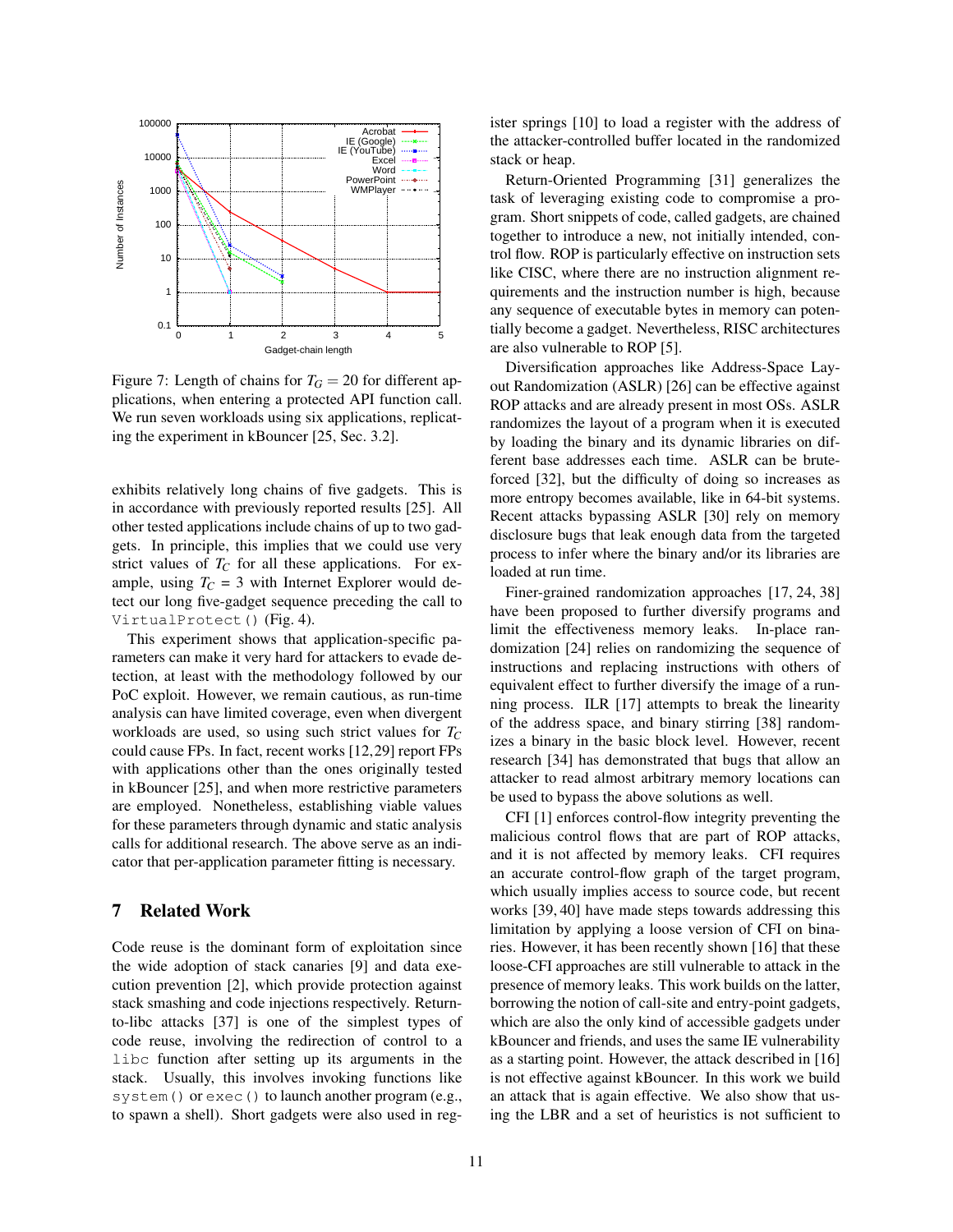prevent ROP attacks and reveal the inherent limitations of solutions based on gadget and chain length for detection. Finally, we propose various extensions that could alleviate the situation.

Compile-time solutions have been also proposed to alter the produced binary, so it is impervious to code reuse attacks. For example, producing a kernel that does not include any return instructions [\[21\]](#page-12-19) cannot be exploited using ROP. However, variations of ROP that use indirect jumps instead of returns [\[3,](#page-11-1) [6\]](#page-12-9) can be used to circumvent the above. G-Free [\[23\]](#page-12-17) attempts to restrict control flow by using function cookies saved in a shadow stack at run time and inserts NOPs to destroy unintended gadgets. Because it is only loosely enforcing control flow, it is potentially vulnerable to the same attacks as CFI [\[16\]](#page-12-10). Additionally, compile-time approaches require that a binary and all of its libraries are recompiled.

Concurrently with our work, other efforts have also dealt with evaluating kBouncer and related approaches. Schuster et al. [\[29\]](#page-12-31) take a slightly different approach and focus on finding gadgets that could be used to flush the LBR before performing any API call. The presence of such gadgets in the application nullifies any LBR-based defense, however, it leads to the same value being repeated in the LBR, which could potentially be used to detect such attacks. Moreover, the addition of CFI could restore the effectiveness of kBouncer.

On the other hand, Davi et al. [\[12\]](#page-12-30) take an approach closer to ours. First, they show that there are enough small gadgets under loose CFI to perform any computation. Then, they introduce a long gadget of 23 instructions that does not perform any useful functionality and has limited side effects. They use this as a NOP gadget for breaking long gadget chains. Registers are not preserved, so additional gadgets need to be introduced to save any registers that need to be preserved. Larger NOP gadgets are not investigated, so unlike our approach their approach is more prone to detection when choosing stricter thresholds. Interestingly enough, both approaches test kBouncer, albeit with a different set of applications, and report false positives with the current, as well as with stricter thresholds.

## <span id="page-11-4"></span>8 Conclusion

In this paper we explored the feasibility of bypassing state-of-the-art ROP defenses based on monitoring processes (by means of Intel's new Last Branch Record) to detect control flows that resemble the execution of ROP chains [\[8,](#page-12-13) [25\]](#page-12-11). Essentially, these defenses check whether a sensitive API call was reached via a sequence of indirect branches to short, gadget-like, instruction sequences. Evading such detection is perceived as a hard task. First, all exploitation should be carried out using call-preceded gadgets, since otherwise the ROP chain will be easily detectable. Second, exploitation should find and then carefully insert long gadgets, in the middle of a series of shorter gadgets, in order to fly under the defense's ROP radar. The long gadgets should be long enough to make the ROP chain look like a legitimate control flow of the running process. Finding such long gadgets and gluing them in the actual ROP chain is not trivial, since it is possible that these long series of instructions interfere with the state of the exploit (e.g., modify a valuable register). Nevertheless, in this paper, we successfully constructed two real exploits, which utilizes the long gadgets to evade detection. With this work we stress that the selection of critical parameters, such as the length of a series of instructions that should be considered a gadget, as well as the gadget-chain length is not trivial. Until we solve these problems, the defenses are prone to false negatives and false positives. Finally, we discuss various countermeasures and provide evidence, through an experimental evaluation, that defining parameters on a per-application basis, can alleviate these concerns.

### Acknowledgment

We want to express our thanks to the anonymous reviewers for their valuable comments. In particular, we want to thank our shepherd, Kevin Fu, who helped us give this paper its final form. This work was supported by the US Air Force through Contract AFRL-FA8650-10-C-7024. Any opinions, findings, conclusions or recommendations expressed herein are those of the authors, and do not necessarily reflect those of the US Government, or the Air Force. This work was also supported in part by the ERC StG project Rosetta, the FP7-PEOPLE-2010-IOF project XHUNTER, No. 273765, the Prevention of and Fight against Crime Programme of the European Commission – Directorate-General Home Affairs (project GCC), and EU FP7 SysSec, funded by the European Commission under Grant Agreement No. 257007.

### References

- <span id="page-11-3"></span>[1] ABADI, M., BUDIU, M., ERLINGSSON, U., AND LIGATTI, J. Control-flow integrity. In *Proc. of the 12th ACM CCS* (2005).
- <span id="page-11-0"></span>[2] ANDERSEN, S., AND ABELLA, V. Changes to functionality in Microsoft Windows XP Service Pack 2, part 3: Memory protection technologies, Data Execution Prevention. Microsoft TechNet Library, September 2004. [http://technet.microsoft.](http://technet.microsoft.com/en-us/library/bb457155.aspx) [com/en-us/library/bb457155.aspx](http://technet.microsoft.com/en-us/library/bb457155.aspx).
- <span id="page-11-1"></span>[3] BLETSCH, T., JIANG, X., FREEH, V. W., AND LIANG, Z. Jump-oriented programming: a new class of code-reuse attack. In *Proc. of the 6th ACM ASIACCS* (2011).
- <span id="page-11-2"></span>[4] BOSMAN, E., AND BOS, H. We got signal. a return to portable exploits. In *Proc. of the 35th IEEE S&P* (2014).
- <span id="page-11-5"></span>[5] BUCHANAN, E., ROEMER, R., SHACHAM, H., AND SAVAGE, S. When good instructions go bad: Generalizing return-oriented programming to RISC. In *Proc. of the 15th ACM CCS* (2008).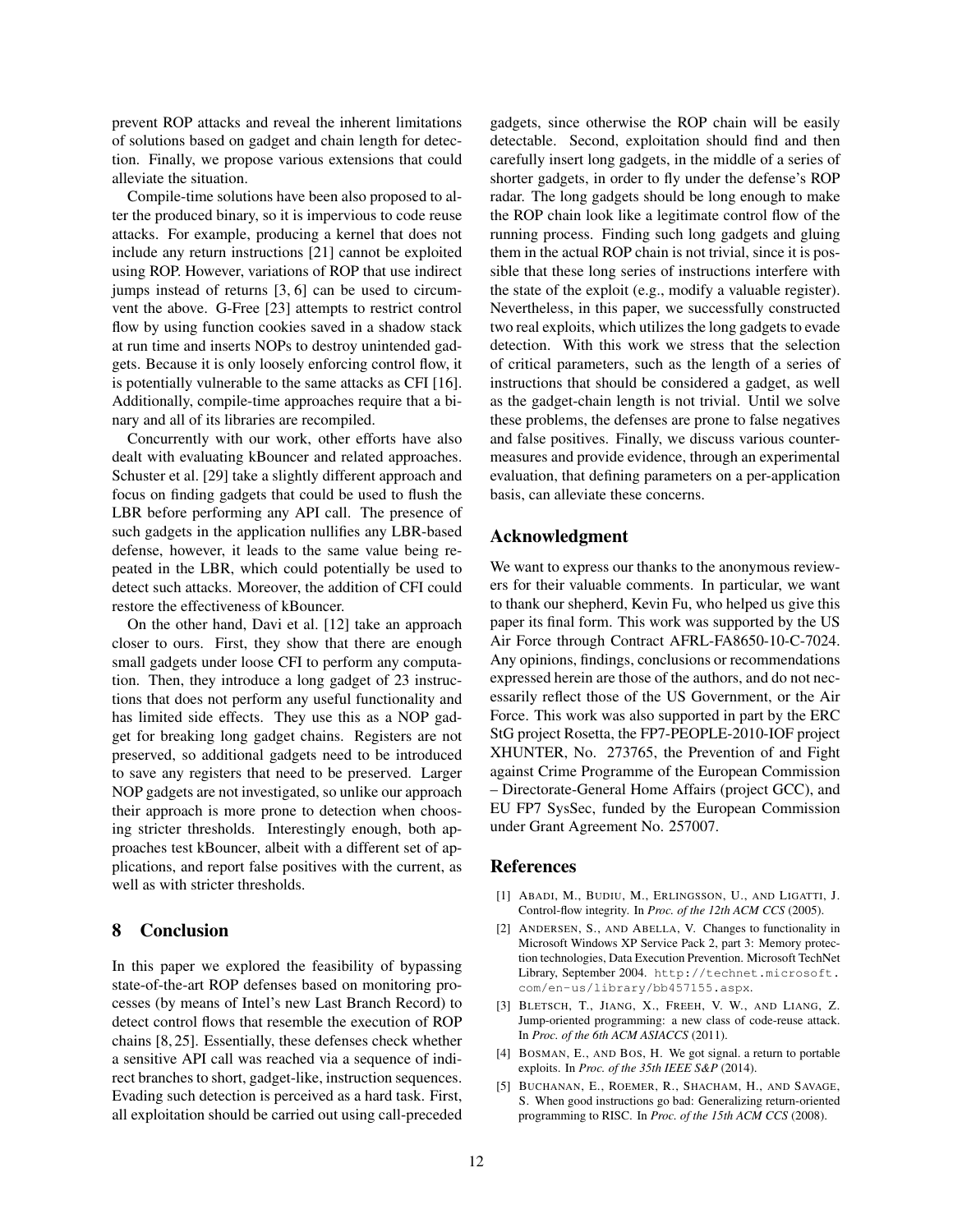- <span id="page-12-9"></span>[6] CHECKOWAY, S., DAVI, L., DMITRIENKO, A., SADEGHI, A.-R., SHACHAM, H., AND WINANDY, M. Return-oriented programming without returns. In *Proc. of the 17th ACM CCS* (2010).
- <span id="page-12-15"></span>[7] CHEN, P., XIAO, H., SHEN, X., YIN, X., MAO, B., AND XIE, L. DROP: Detecting return-oriented programming malicious code. In *Proc. of the 5th ICISS* (2009).
- <span id="page-12-13"></span>[8] CHENG, Y., ZHOU, Z., YU, M., DING, X., AND DENG, R. H. ROPecker: A generic and practical approach for defending against ROP attacks. In *Proc. of the 21st NDSS* (2014).
- <span id="page-12-1"></span>[9] COWAN, C., PU, C., MAIER, D., HINTON, H., WALPOLE, J., BAKKE, P., BEATTIE, S., GRIER, A., WAGLE, P., ZHANG, Q., ET AL. StackGuard: Automatic adaptive detection and prevention of buffer-overflow attacks. In *Proc. of the 7th USENIX Security Symposium* (1998).
- <span id="page-12-32"></span>[10] DARK SPYRIT. Win32 buffer overflows (location, exploitation, and prevention). *Phrack magazine 9*, 55 (1999).
- <span id="page-12-23"></span>[11] DARKREADING. Heap spraying: Attackers' latest weapon of choice. [http://www.darkreading.com/](http://www.darkreading.com/security/vulnerabilities/showArticle.jhtml?articleID=221901428) [security/vulnerabilities/showArticle.jhtml?](http://www.darkreading.com/security/vulnerabilities/showArticle.jhtml?articleID=221901428) [articleID=221901428](http://www.darkreading.com/security/vulnerabilities/showArticle.jhtml?articleID=221901428), November 2009.
- <span id="page-12-30"></span>[12] DAVI, L., LEHMANN, D., SADEGHI, A.-R., AND MONROSE, F. Stitching the gadgets: On the ineffectiveness of coarse-grained control-flow integrity protection. In *Proc. of the 23rd USENIX Security Symposium* (August 2014).
- <span id="page-12-16"></span>[13] DAVI, L., SADEGHI, A.-R., AND WINANDY, M. ROPdefender: A detection tool to defend against return-oriented programming attacks. In *Proc. of the 6th ACM ASIACCS* (2011).
- <span id="page-12-5"></span>[14] DEMOTT, J. Bypassing emet 4.1. [http://bromiumlabs.](http://bromiumlabs.files.wordpress.com/2014/02/bypassing-emet-4-1.pdf) [files.wordpress.com/2014/02/bypassing-emet-](http://bromiumlabs.files.wordpress.com/2014/02/bypassing-emet-4-1.pdf)[4-1.pdf](http://bromiumlabs.files.wordpress.com/2014/02/bypassing-emet-4-1.pdf), February 2014.
- <span id="page-12-28"></span>[15] DISTORM. Powerful disassembler library for x86/AMD64. <https://code.google.com/p/distorm/>.
- <span id="page-12-10"></span>[16] GÖKTAŞ, E., ATHANASOPOULOS, E., BOS, H., AND POR-TOKALIDIS, G. Out of control: Overcoming control-flow integrity. In *Proc. of the 35th IEEE S&P* (May 2014).
- <span id="page-12-34"></span>[17] HISER, J., NGUYEN-TUONG, A., CO, M., HALL, M., AND DAVIDSON, J. W. ILR: Where'd my gadgets go? In *Proc. of the 33rd IEEE S&P* (2012).
- <span id="page-12-12"></span>[18] HITMANPRO. Real-time exploit mitigation and intrusion detection. [http://dl.surfright.nl/Alert-3/](http://dl.surfright.nl/Alert-3/HitmanPro-Alert-3-Datasheet.pdf) [HitmanPro-Alert-3-Datasheet.pdf](http://dl.surfright.nl/Alert-3/HitmanPro-Alert-3-Datasheet.pdf), February 2014.
- <span id="page-12-21"></span>[19] HUNT, G., AND BRUBACHER, D. Detours: Binary interception of Win32 functions. In *Proc. of the 3rd Conference on USENIX Windows NT Symposium* (1999).
- <span id="page-12-20"></span>[20] INTEL. Intel 64 and IA-32 architectures software developer's manual, volume 3B: System programming guide, part 2. [http:](http://www.intel.com) [//www.intel.com](http://www.intel.com).
- <span id="page-12-19"></span>[21] LI, J., WANG, Z., JIANG, X., GRACE, M., AND BAHRAM, S. Defeating return-oriented rootkits with return-less kernels. In *Proc. of the 5th EuroSys* (2010).
- <span id="page-12-29"></span>[22] LUK, C.-K., COHN, R., MUTH, R., PATIL, H., KLAUSER, A., LOWNEY, G., WALLACE, S., REDDI, V. J., AND HAZELWOOD, K. Pin: Building Customized Program Analysis Tools with Dynamic Instrumentation. In *Proc. of the 26th PLDI* (2005).
- <span id="page-12-17"></span>[23] ONARLIOGLU, K., BILGE, L., LANZI, A., BALZAROTTI, D., AND KIRDA, E. G-Free: Defeating return-oriented programming through gadget-less binaries. In *Proc. of the 26th ACSAC* (2010).
- <span id="page-12-35"></span>[24] PAPPAS, V., POLYCHRONAKIS, M., AND KEROMYTIS, A. D. Smashing the gadgets: Hindering return-oriented programming using in-place code randomization. In *Proc. of the 33rd IEEE S&P* (2012).
- <span id="page-12-11"></span>[25] PAPPAS, V., POLYCHRONAKIS, M., AND KEROMYTIS, A. D. Transparent ROP exploit mitigation using indirect branch tracing. In *Proc. of the 22nd USENIX Security Symposium* (2013).
- <span id="page-12-0"></span>[26] PAX TEAM. Address Space Layout Randomization, 2003. <http://pax.grsecurity.net/docs/aslr.txt>.
- <span id="page-12-22"></span>[27] PELLETIER, A. Advanced exploitation of Internet Explorer heap overflow (Pwn2Own 2012 exploit). VUPEN Vulnerability Research Team (VRT) Blog, July 2012. [http://www.vupen.](http://www.vupen.com/blog/20120710.Advanced_Exploitation_of_Internet_Explorer_HeapOv_CVE-2012-1876.php) [com/blog/20120710.Advanced\\_Exploitation\\_of\\_](http://www.vupen.com/blog/20120710.Advanced_Exploitation_of_Internet_Explorer_HeapOv_CVE-2012-1876.php) [Internet\\_Explorer\\_HeapOv\\_CVE-2012-1876.php](http://www.vupen.com/blog/20120710.Advanced_Exploitation_of_Internet_Explorer_HeapOv_CVE-2012-1876.php).
- <span id="page-12-6"></span>[28] PORTNOY, A. Bypassing all of the things. EXODUS INTEL-LIGENCE. [https://www.exodusintel.com/files/](https://www.exodusintel.com/files/Aaron_Portnoy-Bypassing_All_Of_The_Things.pdf) [Aaron\\_Portnoy-Bypassing\\_All\\_Of\\_The\\_Things.](https://www.exodusintel.com/files/Aaron_Portnoy-Bypassing_All_Of_The_Things.pdf) [pdf](https://www.exodusintel.com/files/Aaron_Portnoy-Bypassing_All_Of_The_Things.pdf).
- <span id="page-12-31"></span>[29] SCHUSTER, F., TENDYCK, T., PEWNY, J., MAASS, A., STEEG-MANNS, M., CONTAG, M., AND HOLZ, T. Evaluating the effectiveness of current anti-ROP defenses. In *Proc. of the International Conference on RAID* (September 2014).
- <span id="page-12-2"></span>[30] SERNA, F. J. CVE-2012-0769, the case of the perfect info leak. [http://zhodiac.hispahack.com/my-stuff/](http://zhodiac.hispahack.com/my-stuff/security/Flash_ASLR_bypass.pdf) [security/Flash\\_ASLR\\_bypass.pdf](http://zhodiac.hispahack.com/my-stuff/security/Flash_ASLR_bypass.pdf).
- <span id="page-12-8"></span>[31] SHACHAM, H. The geometry of innocent flesh on the bone: Return-into-libc without function calls (on the x86). In *Proc. of the 14th ACM CCS* (October 2007).
- <span id="page-12-33"></span>[32] SHACHAM, H., PAGE, M., PFAFF, B., GOH, E.-J., MODADUGU, N., AND BONEH, D. On the effectiveness of address-space randomization. In *Proc. of the 11th ACM CCS* (2004).
- <span id="page-12-18"></span>[33] SKOWYRA, R., CASTEEL, K., OKHRAVI, H., ZELDOVICH, N., AND STREILEIN, W. Systematic analysis of defenses against return-oriented programming. In *Proc. of the 16th RAID* (2013).
- <span id="page-12-3"></span>[34] SNOW, K. Z., DAVI, L., DMITRIENKO, A., LIEBCHEN, C., MONROSE, F., AND SADEGHI, A.-R. Just-in-time code reuse: On the effectiveness of fine-grained address space layout randomization. In *Proc. of the 34th IEEE S&P* (May 2013).
- <span id="page-12-14"></span>[35] SOTIROV, A. Heap feng shui in javascript. *Black Hat Europe* (2007).
- <span id="page-12-4"></span>[36] STRACKX, R., YOUNAN, Y., PHILIPPAERTS, P., PIESSENS, F., LACHMUND, S., AND WALTER, T. Breaking the memory secrecy assumption. In *Proc. of the 2nd EuroSec* (2009).
- <span id="page-12-7"></span>[37] TRAN, M., ETHERIDGE, M., BLETSCH, T., JIANG, X., FREEH, V., AND NING, P. On the expressiveness of return-into-libc attacks. In *Proc. of the 14th RAID* (2011).
- <span id="page-12-36"></span>[38] WARTELL, R., MOHAN, V., HAMLEN, K. W., AND LIN, Z. Binary stirring: Self-randomizing instruction addresses of legacy x86 binary code. In *Proc. of the 2012 ACM CCS* (2012).
- <span id="page-12-26"></span>[39] ZHANG, C., WEI, T., CHEN, Z., DUAN, L., SZEKERES, L., MCCAMANT, S., SONG, D., AND ZOU, W. Practical control flow integrity and randomization for binary executables. In *Proc. of the 34th IEEE S&P* (2013).
- <span id="page-12-27"></span>[40] ZHANG, M., AND SEKAR, R. Control flow integrity for cots binaries. In *22nd USENIX Security Symposium* (2013).

# <span id="page-12-24"></span>A PoC Exploit Gadgets

```
; library: mshtml.dll<br>: offset: 0x001BC907
  offset:; type: intended, *-JMP *<br>1 mov eax, [ecx+1Ch]1 mov eax, [ecx+1Ch]
2 test al, al
3 js loc1
```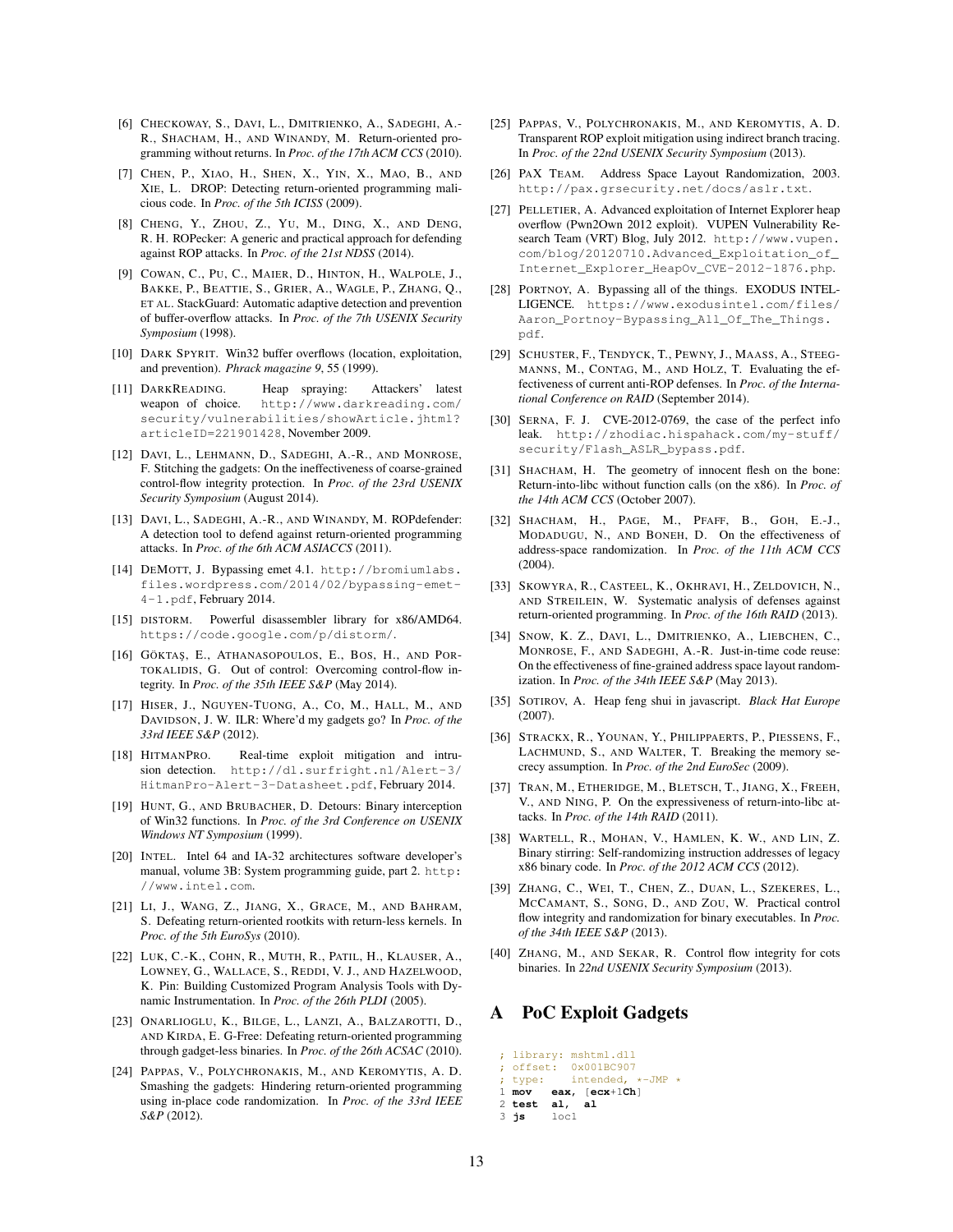| loc1:           |     |                          |  |  |                            |
|-----------------|-----|--------------------------|--|--|----------------------------|
| $4 \text{ mov}$ |     | ecx, dword ptr [ecx+24h] |  |  |                            |
| $5 \text{ mov}$ |     | eax, dword ptr [ecx]     |  |  |                            |
| 6 mov           |     | edx, dword ptr [eax+24h] |  |  |                            |
| 7 jmp           | edx |                          |  |  | ; edx points to 1st gadget |

Listing 1: The exploitation of the vulnerability in Internet Explorer 8 gives us control of an indirect jump. The target address of the indirect jump is loaded from the sprayed buffer, by dereferencing values in the overwritten button object. After this code sequence, ecx contains a pointer to the overwritten button object, eax contains a pointer to our sprayed buffer, and edx contains the address of the first gadget.

```
; library: shell32.dll
; offset: 0x00146FB2
; type: unintended, *-RET
1 xchg esp, eax
2 retn
```
Listing 2: This is the first executed gadget after the control of the indirect jmp instruction. The gadget performs the stack pivoting operation. Essentially, the values in the eax and the esp registers are swapped. On entry, eax points to the sprayed buffer, which contains the rest of the ROP chain.

<span id="page-13-1"></span>

|                         | ; library: shell32.dll |                                                  |  |  |
|-------------------------|------------------------|--------------------------------------------------|--|--|
|                         | ; offset: 0x0007AACD   |                                                  |  |  |
|                         |                        | ; sort: intended instructions, unintended CS-RET |  |  |
|                         |                        | 1 mov esi, 738AD720h                             |  |  |
|                         |                        | 2 mov edi, 73BCC3C0h                             |  |  |
| 3 movsd                 |                        |                                                  |  |  |
| $\cdots$                |                        |                                                  |  |  |
|                         |                        | 7 mov esi, 738AD710h                             |  |  |
|                         |                        | 8 mov edi, 73BCC3D4h                             |  |  |
| 9 movsd                 |                        |                                                  |  |  |
| $\cdots$                |                        |                                                  |  |  |
|                         |                        | 13 mov esi, 738AD730h                            |  |  |
|                         |                        | 14 mov edi, 73BCC3E8h                            |  |  |
| 15 movsd                |                        |                                                  |  |  |
| $\cdots$                |                        |                                                  |  |  |
|                         |                        | 19 mov esi, 738AD700h                            |  |  |
|                         |                        | 20 mov edi, 73BCC3FCh                            |  |  |
| 21 movsd                |                        |                                                  |  |  |
| $\cdot$ $\cdot$ $\cdot$ |                        |                                                  |  |  |
|                         |                        | 25 mov esi, 7387A2CCh                            |  |  |
| 26 mov                  |                        | edi, 73BCC410h                                   |  |  |
| 27 movsd                |                        |                                                  |  |  |
| $\cdots$                |                        |                                                  |  |  |
| 31 pop edi              |                        |                                                  |  |  |
| 32 pop esi              |                        |                                                  |  |  |
| 33 retn                 |                        |                                                  |  |  |

Listing 3: This is a heuristic-breaker gadget, i.e., an undetectable long gadget. First, it is used to reset the chain of detectable gadgets in the ROP chain. Second, it will prepare the esi register, which is required by the next gadget that will call VirtualProtect(). Upon entry, it does not require any registers to be already set up, but it alters two registers: esi and edi, loading them with values from our buffer.

```
; library: shell32.dll
; offset: 0x0039C0E5
; type: intended, CS-CALL *<br>1 lea ecx. [esi+28h]
            1 lea ecx, [esi+28h]
2 mov edi, eax
```

```
3 mov eax, [ecx]
           4 call dword ptr [eax+44h]
```
Listing 4: An indirect function call that we use to call VirtualProtect() and change the memory permissions of the region occupied by the injected shellcode, which also resides in the sprayed buffer. The gadget does not push values, so the arguments for the called function can be prepared in advance in the ROP chain, and it also saves EAX in EDI before calling.

<span id="page-13-3"></span>

|         | ; library: shell32.dll   |  |
|---------|--------------------------|--|
|         | ; offset: 0x0039C0EF     |  |
|         | ; type: intended, CS-RET |  |
| $1$ mov | eax, edi                 |  |
| 2 pop   | edi                      |  |
| $3$ pop | esi                      |  |
| 4 pop   | ebp                      |  |
| 5 retn  | $0$ Ch                   |  |

Listing 5: The instructions following the indirect call in listing [4](#page-13-2) also constitute a gadget. This gadget restores EAX from EDI, thus restoring to the value it had before entering the previous gadget, and returns using the next value in our ROP chain transferring control to our shellcode.

## <span id="page-13-4"></span>B CFI-resistant PoC Exploit Gadgets

<span id="page-13-5"></span>; library: ieframe.dll ; offset: 0x00216C0E ; type: EP **mov edi**, **edi** 2 **push ebp mov ebp**, **esp sub esp**, 2C8h **mov** eax, \_\_\_security\_cookie<br>6 xor eax, ebp **xor eax**, **ebp mov** [**ebp**-4], **eax mov eax**, [**ebp**+0**Ch**] 9 **push ebx** 10 **push esi push 12 mov mov edi**, [**ebp**+8] **mov** [**ebp**-290h], **eax xor eax**, **eax** 15 **push** 3 **mov** [**ebp**-280h], **eax mov** [**ebp**-284h], **eax mov** [**ebp**-288h], **eax mov** [**ebp**-2A0h], **eax mov** [**ebp**-2A4h], **eax** 21 **pop eax mov esi**, **ecx mov** [**ebp**-2B8h], **ax mov eax**, [**esi**+24h] **edx,** [**ebp**-2C8h] 26 **push edx mov** [**ebp**-2B0h], **eax mov eax**, [**esi**+1**Ch**]<br>29 **mov ecx**. [**eax**] **mov ecx**, [**eax**] **lea edx**, [**ebp**-2B8h] 31 **push edx** 32 **push eax mov** [**ebp**-294h], **edi call dword ptr** [**ecx**+1**Ch**]

Listing 6: By pushing a pointer to the sprayed buffer as an argument (see Line 32), this gadget prepares the gadget (see Listing [7\)](#page-14-2) that will call the stack smasher (see Listing [8\)](#page-14-3).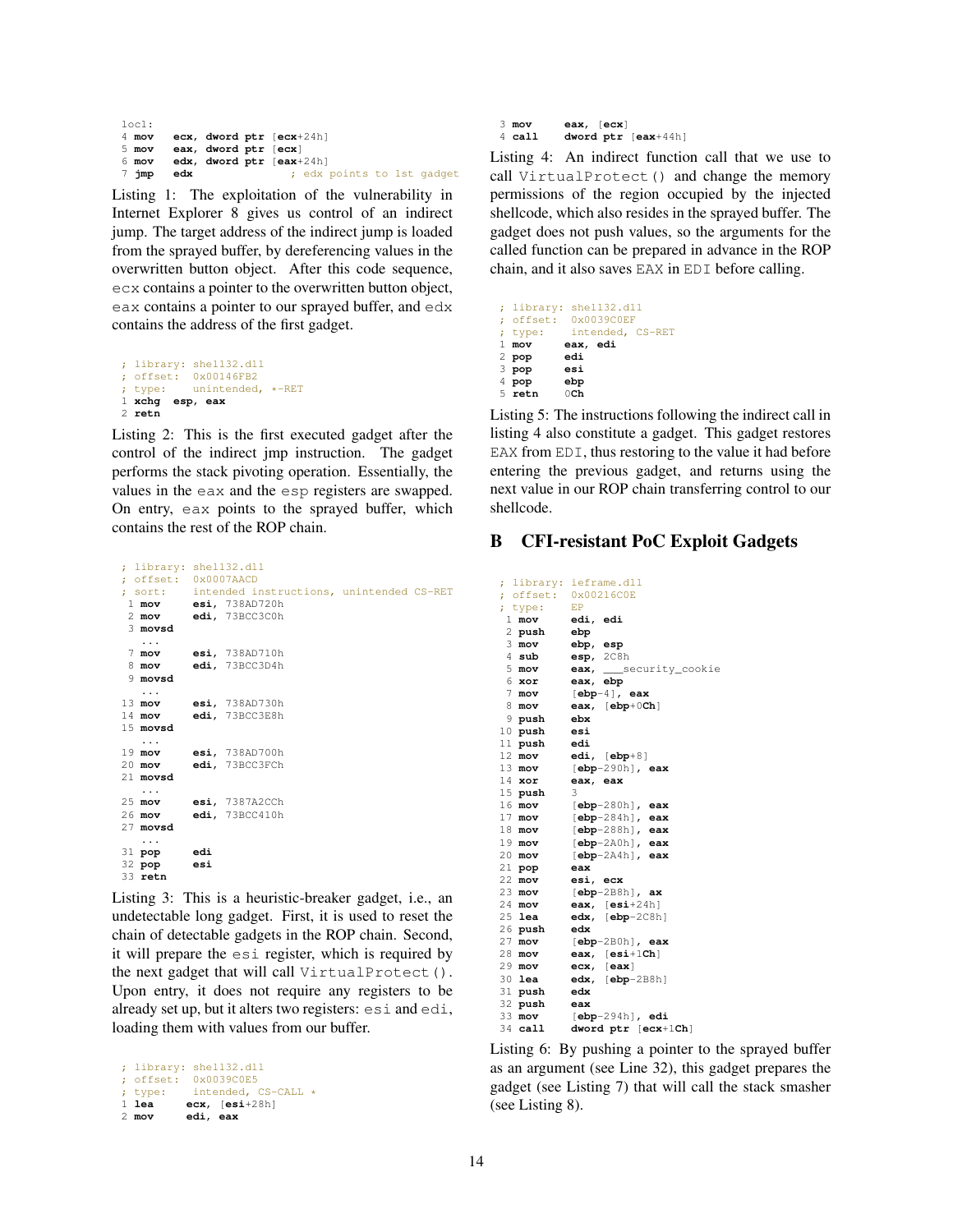<span id="page-14-2"></span>

| library:       | mshtml.dll                                               |
|----------------|----------------------------------------------------------|
|                | ; offset: 0x004A959F                                     |
| ; type:        | EP                                                       |
| 1.<br>mov      | edi, edi                                                 |
| 2 push         | ebp                                                      |
| 3.<br>mov      | ebp, esp                                                 |
| 4 push         | dword ptr [ebp+30h]                                      |
| 5<br>mov       | eax, $[ebp+8]$                                           |
| 6 push         | dword ptr [ebp+2Ch]                                      |
| $7$ mov        | $exc, \; [eax+4]$                                        |
| 8 push         | dword ptr [ebp+28h]                                      |
| 9.<br>mov      | exc, [ecx]                                               |
| $10$ push      | dword ptr [ebp+24h]                                      |
| 11 push        | dword ptr<br>[ <b>ebp</b> +20h]                          |
| 12 push        | $[$ ebp $+1$ Ch $]$<br>dword ptr                         |
| 13 push        | $[$ ebp+ $18h]$<br>dword ptr                             |
| 14 push        | dword ptr<br>$[ebp+14h]$                                 |
| 15 push        | $[ear+0Ch]$<br>dword ptr                                 |
| 16 <b>push</b> | dword ptr<br>$[ear+8]$                                   |
| 17 push        | $[ebp+10h]$<br>dword ptr                                 |
| 18 push        | $\lceil \mathbf{ebp} + 0\mathbf{Ch} \rceil$<br>dword ptr |
| 19 push        | eax                                                      |
| 20 push        | [ecx]<br>dword ptr                                       |
| $21$ call      | dword ptr<br>$[ecx+10h]$                                 |

Listing 7: This gadget will push the address of the call site gadget (see Line 15) we want to be executed later in the chain (see Listing [10\)](#page-14-0). Once we get to this desired call site gadget, the switch from Entry Point to Call Site gadgets is complete.

<span id="page-14-3"></span>

| ï                |                      |          | library: ieframe.dll |
|------------------|----------------------|----------|----------------------|
|                  | ; offset: 0x000A98B5 |          |                      |
| ; type:          |                      | EP       |                      |
| $\mathbf{1}$     | mov                  | edi, edi |                      |
|                  | 2 <b>push</b>        | ebp      |                      |
| $3$ mov          |                      | ebp, esp |                      |
| $4$ mov          |                      |          | eax, $[ebp+8]$       |
| $5 \text{ mov}$  |                      |          | ecx, $[ear+140h]$    |
| 6 push           |                      | ebx      |                      |
| $7$ mov          |                      |          | $ebx$ , $[ebp+14h]$  |
|                  | 8 push               | esi      |                      |
| 9                | mov                  |          | $esi, [ebp+0Ch]$     |
| $10$ mov         |                      |          | $[$ esi $]$ , ecx    |
| 11 lea           |                      |          | ecx, $[ear+144h]$    |
| $12 \text{ mov}$ |                      |          | edx, [ecx]           |
| $13$ push        |                      | edi      |                      |
| 14 mov           |                      |          | $edi, [ebp+10h]$     |
| $15$ mov         |                      |          | [edi], edx           |
| 16 lea           |                      |          | $edx, [eax+148h]$    |
| $17$ mov         |                      |          | edi, [edx]           |
| 18 mov           |                      |          | [ebx], edi           |
| $19$ xor         |                      | edi, edi |                      |
| $20$ mov         |                      |          | $[ear+140h]$ , edi   |
| $21$ mov         |                      |          | $[ecx]$ , edi        |
| 22 mov           |                      |          | $[edx]$ , edi        |
| 23 mov           |                      |          | eax, [esi]           |
| $24$ neg         |                      | eax      |                      |
| $25$ sbb         |                      | eax, eax |                      |
| 26 pop           |                      | edi      |                      |
| $27$ and         |                      |          | eax, 7FFFBFFBh       |
| 28 <b>pop</b>    |                      | esi      |                      |
| 29 add           |                      |          | eax, 80004005h       |
| $30$ $pop$       |                      | ebx      |                      |
| 31 pop           |                      | ebp      |                      |
| 32 retn          |                      | 10h      |                      |

Listing 8: This is a long gadget that moves data and does not harm the status of our ROP chain. Also, it will break the calling assumptions of the caller gadget (see Listing [7\)](#page-14-2).

```
; library: mshtml.dll
; offset: 0x004A95D6<br>; type: EP
; type:
 1 pop ebp
```
**retn** 2**Ch**

Listing 9: The instructions following the indirect call in listing [7](#page-14-2) also constitute a gadget. The return instruction in this gadget will use the address of the call site gadget that was pushed before (see Listing [7\)](#page-14-2). Also, in this gadget ebp is prepared with a pointer to our sprayed buffer. The value in this register will be moved to the esp register in the stack pivoting gadget (see Listing [10\)](#page-14-0).

```
; library: mshtml.dll
; offset: 0x00305202
; type: CS
 1 mov ecx, [ebp+30h]
           2 mov edx, [ebp+40h]
 3 mov [ecx], eax
4 mov eax, [ebp+34h]<br>5 mov ecx, [ebp+3Ch]
           5 mov ecx, [ebp+3Ch]
 6 shr esi, 6
 7 and esi, 1
 8 and dword ptr [ebp+8], 0
9 mov [eax], esi
            10 mov eax, [ebp-0Ch]
11 mov [ecx], eax
12 mov eax, [ebp-4]
13 mov ecx, [eax]
14 mov ecx, [ecx+88h]
15 mov [edx], ecx
            16 mov ecx, [eax]
17 mov ecx, [ecx+30h]
            edx, [ebp+44h]
19 mov [edx], ecx
20 mov ecx, [ebp+38h]
            21 mov [ecx], eax
22 jmp next_ins<br>23 mov eax, [eb]
           eax, [ebp<sup>+8]</sup><br>edi
24 pop edi
25 pop esi
26 pop ebx
27 leave
28 retn 40h
```
Listing 10: This is a stack pivoting gadget. This gadget will load esp with a pointer to our sprayed buffer at Line 27.

<span id="page-14-1"></span>

|                 |                 | ; library: mshtml.dll          |
|-----------------|-----------------|--------------------------------|
|                 |                 | ; offset: 0x0021FDF4           |
|                 | ; type:         | <b>CS</b>                      |
|                 | 1 mov           | eax, $[ebp+0Ch]$               |
|                 | $2 \text{ mov}$ | $[ebx]$ , eax                  |
|                 | 3 push          | 7                              |
|                 | 4 pop           | ecx                            |
|                 | $5$ lea         | $est,$ [eax+228h]              |
|                 | 6 rep movsd     |                                |
| $7\phantom{.}$  | mov             | ecx, $[ear+244h]$              |
| -8              | mov             | $[\texttt{ebx+20h}]$ , ecx     |
| 9               | mov             | $ex,$ [eax+260h]               |
| 10              | mov             | $[\texttt{ebx+24h}]$ , ecx     |
| 11              | mov             | ecx, $[ear+264h]$              |
| 12 <sup>°</sup> | mov             | $[\texttt{ebx+28h}]$ , ecx     |
| 13              | mov             | $exc, \$ [eax+268h]            |
| 14              | mov             | $\lceil ebx+2Ch\rceil$ , $ecx$ |
| 15              | mov             | $exc, \quad [eax+26Ch]$        |
| 16              | mov             | $[ebx+30h]$ , $ecx$            |
| 17              | mov             | $ex,$ [eax+270h]               |
| 18              | mov             | $[ebx+34h]$ , ecx              |
| 19              | mov             | $ex,$ [eax+274h]               |
| 20              | mov             | $[\texttt{ebx+38h}]$ , ecx     |
| 21              | mov             | ecx, $[ear+278h]$              |
| 22              | mov             | $[ebx+3Ch]$ , ecx              |
| 23.             | mov             | $exc, \quad [eax+27Ch]$        |
| 24              | mov             | $[\texttt{ebx+40h}]$ , ecx     |
| 25              | mov             | $exc$ , $[ear+280h]$           |